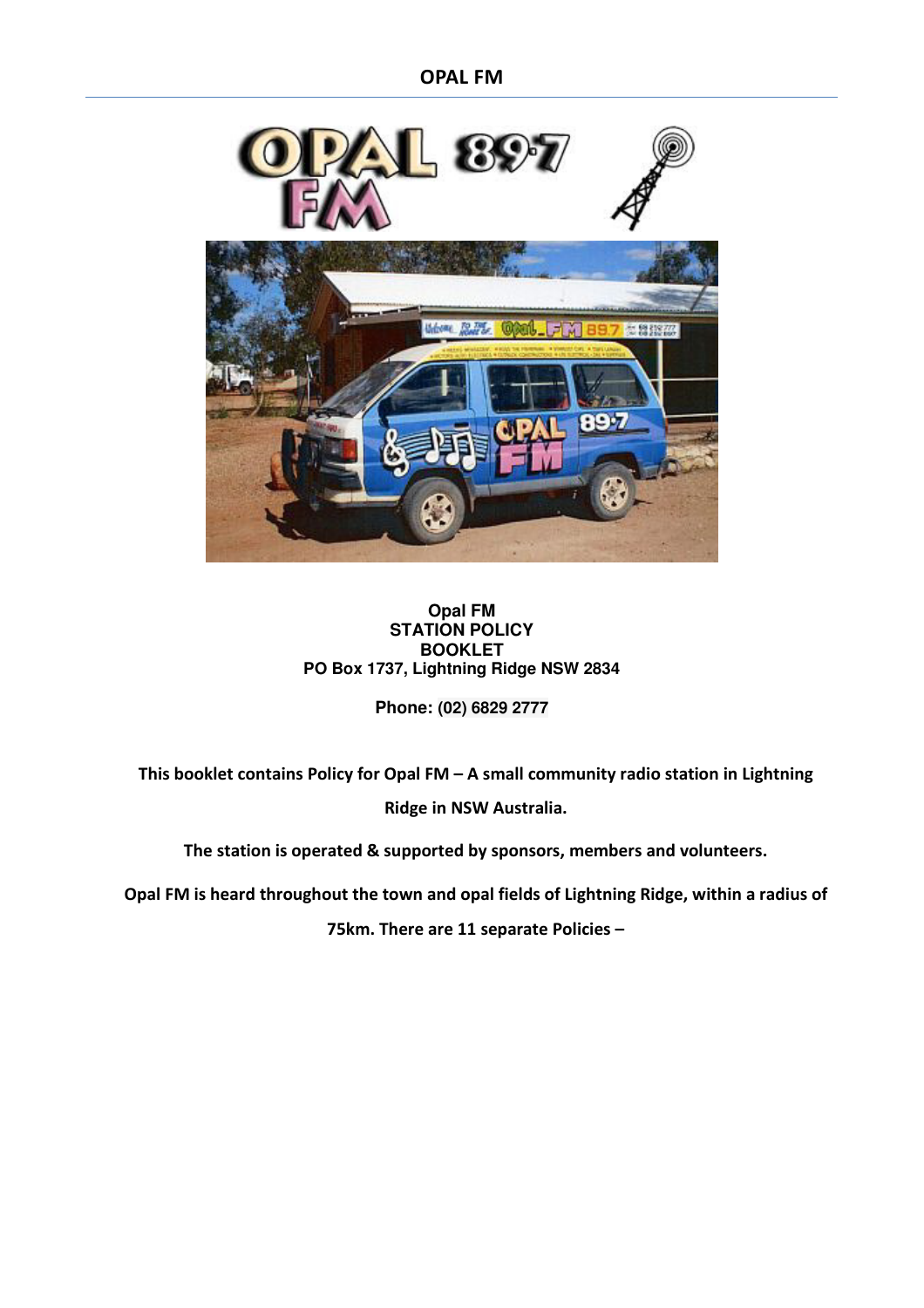| <b>ACCEPTABLE USE OF RESOURCES POLICY</b> |                  |                       |              |
|-------------------------------------------|------------------|-----------------------|--------------|
| Policy number                             | 01               | Version               | 1.0          |
| Drafted by                                | Elizabeth Waller | Approved by Board on  | 7/12/2018    |
| Responsible party                         | <b>Board</b>     | Scheduled review date | 27 June 2020 |

#### **INTRODUCTION**

Opal FM Community Radio recognizes that volunteers need access to various resources including computer and telephone network systems to assist and enable them to deliver community radio related activities and services. Opal FM supports the right of volunteers to have access to reasonable personal use of its resources in accordance with this policy.

#### **PURPOSE**

This policy sets out guidelines for acceptable use of the computer and telephone networks, including internet usage and telephone calls made by volunteers of Opal FM. The primary purpose for which access to these resources is provided to Opal FM volunteers is to assist them in carrying out their community radio-related tasks.

#### **POLICY**

Volunteers may use the Opal FM resources for:

- Community radio-related purposes
- Limited personal use (for details see Procedures)

#### **AUTHORISATION**

| Secretary |             | President |             |
|-----------|-------------|-----------|-------------|
|           | (signature) |           | (signature) |

# **ACCEPTABLE USE OF RESOURCES PROCEDURES**

| Procedure number  | 01-1             | Version               | 1.0       |
|-------------------|------------------|-----------------------|-----------|
| Drafted by        | Elizabeth Waller | Approved by Board on  | 7/12/2018 |
| Responsible party | President        | Scheduled review date | 7/12/2020 |

#### **RESPONSIBILITIES**

It is the responsibility of the Board to ensure that:

- volunteers are aware of this policy; and
- any breaches of this policy coming to the attention of the Board are dealt with appropriately.

It is the responsibility of the all volunteers to ensure that their usage of all Opal FM resources conforms to this policy.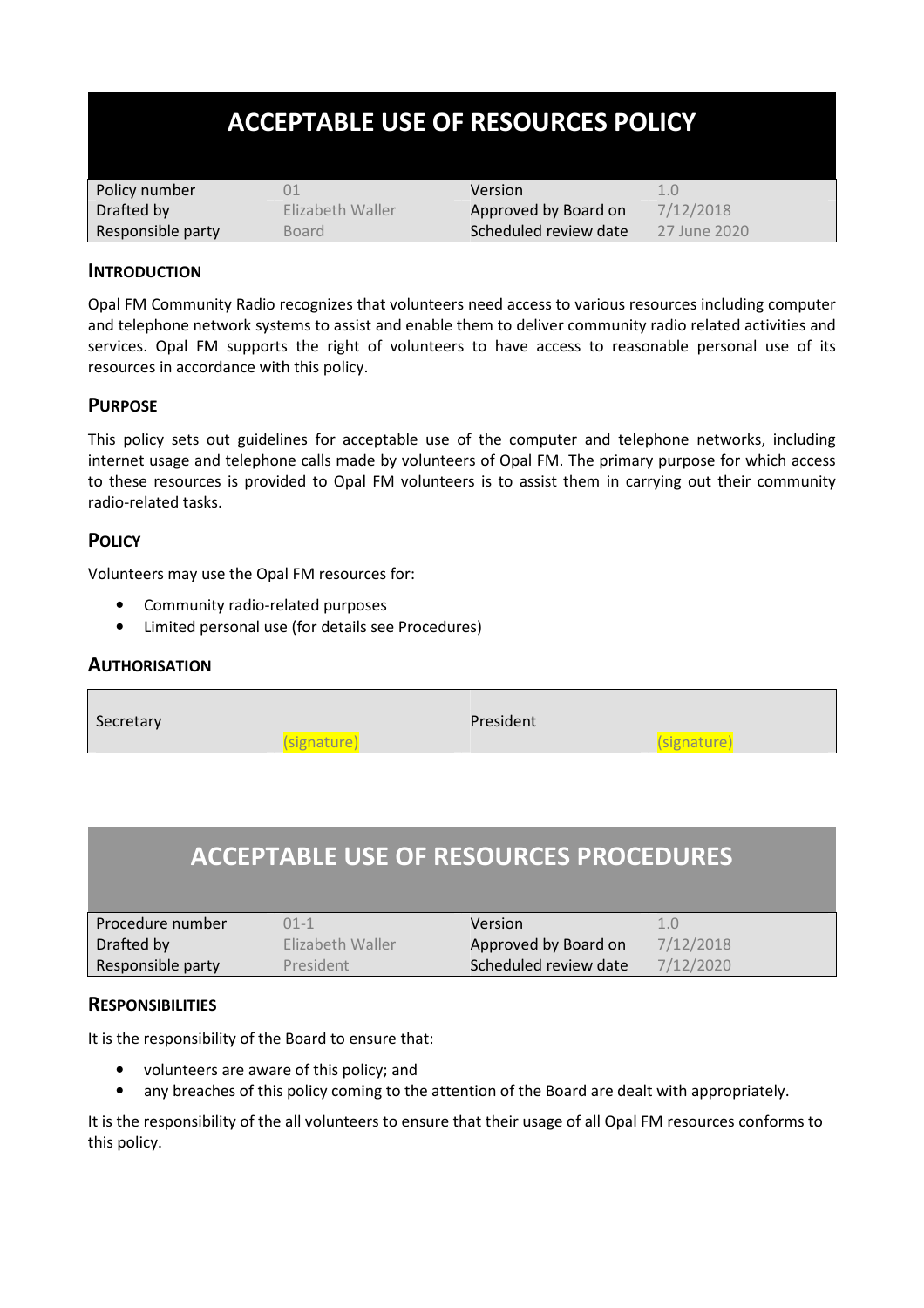#### **PROCESSES**

#### **Limited personal use**

Limited personal use of computer and telephone networks and other Opal FM provided by the organisation is permitted where it:

- Is infrequent and brief
- Does not interfere with the duties of the volunteer or his/her colleagues
- Does not interfere with the operation of Opal FM
- Does not compromise the security of the Opal FM systems
- Does not impact on Opal FM electronic storage capacity
- Does not decrease network performance (e.g. large email attachments can decrease system performance and potentially cause system outages)
- Incurs no additional expense for Opal FM
- Violates no laws
- Compromises none of the confidentiality requirements of Opal FM
- Does not fall under any of the 'unacceptable use' clauses outlined below.

Examples of what would be considered reasonable personal use are:

- Sending a brief personal email
- Making a brief personal local landline phone call

#### **Unacceptable use**

Volunteers may not use computer and telephone networks provided by Opal FM to:

- Create or exchange messages that are offensive, harassing, obscene or threatening;
- Visit websites containing objectionable (including pornographic) or criminal material;
- Exchange any confidential or sensitive information held by Opal FM (unless in the authorised course of their duties);
- Create, store or exchange information in violation of copyright laws (including the uploading or downloading of commercial software, games, music or movies);
- Use internet-enabled activities such as gambling, gaming, conducting a business or conducting illegal activities;
- Make long distance, international or calls to mobiles without prior approval from a Board member; or
- Create or exchange advertisements, solicitations, chain letters and other unsolicited or bulk email.

At the discretion of the Opal FM Board of Management, volunteers engaging in unacceptable use of Opal FM resources may be asked to reimburse Opal FM for any additional expenses incurred by Opal FM and/or be subject to disciplinary procedures in accordance with the rules of the association.

#### **Authorisation**

| Secretary |             | President |             |
|-----------|-------------|-----------|-------------|
|           | (signature) |           | (signature) |

|               | <b>BOARD MEMBER INDUCTION POLICY</b> |                      |           |  |
|---------------|--------------------------------------|----------------------|-----------|--|
| Policy number |                                      | Version              |           |  |
| Drafted by    | Flizabeth Waller                     | Approved by Board on | 7/12/2018 |  |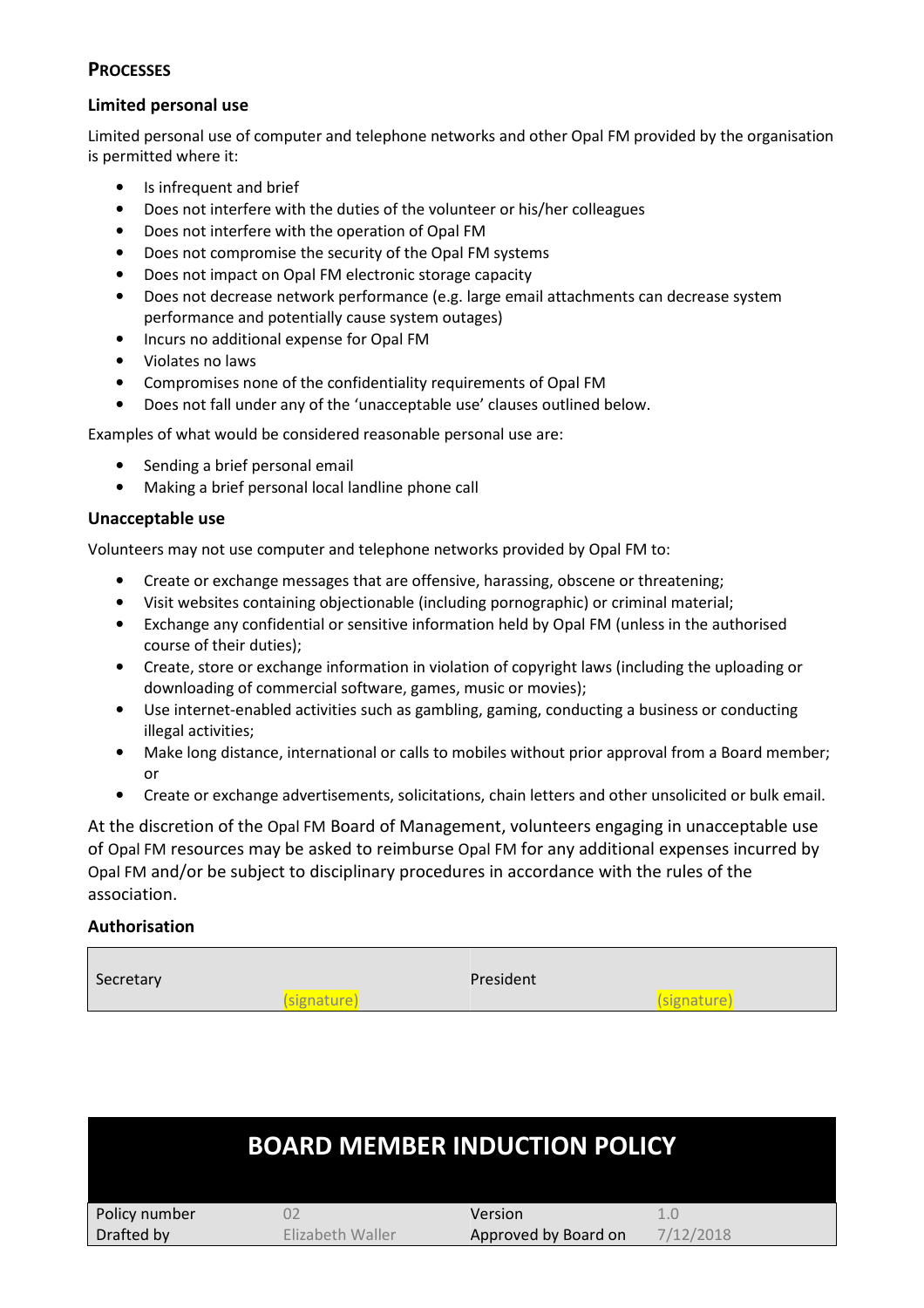| 7/12/2020<br>Scheduled review date<br>Responsible party<br>Board |  |
|------------------------------------------------------------------|--|
|------------------------------------------------------------------|--|

#### **INTRODUCTION**

The effective operation of any organisation relies on its Board, and the effective operation of the Board relies on all its members having a full command of the necessary information and expertise.

#### **PURPOSE**

This policy seeks to ensure that new members of the Board are provided with all the information and training necessary to enable them to contribute appropriately to the operations of the Board from the time of their election.

#### **POLICY**

 $\blacksquare$ 

New Board members shall be provided with all the information and training necessary to enable them to contribute appropriately to the operations of the Board.

#### **AUTHORISATION**

| Secretary | President   |  |             |
|-----------|-------------|--|-------------|
|           | (signature) |  | (signature) |

|                   |                  | <b>BOARD MEMBER INDUCTION PROCEDURES</b> |           |
|-------------------|------------------|------------------------------------------|-----------|
| Procedures number | $02 - 1$         | Version                                  | 1.0       |
| Drafted by        | Elizabeth Waller | Approved by Board on                     | 7/12/2018 |
| Responsible party | <b>Board</b>     | Scheduled review date                    | 7/12/2020 |

#### **RESPONSIBILITIES**

It shall be the responsibility of the Board to ensure that the procedures are implemented appropriately.

#### **PROCEDURES**

#### **Initial Contact**

After the Board or membership have confirmed the appointment of a new member the President or another Board member shall make contact with the new member to welcome them to the organisation.

#### **Board Induction Package**

A Board Induction Package should be provided to the new member which should include:

- The Opal FM mission statement, rules, policies and procedures;
- Basic contact information of Board members; and
- Information about the Board and Board members' roles and responsibilities.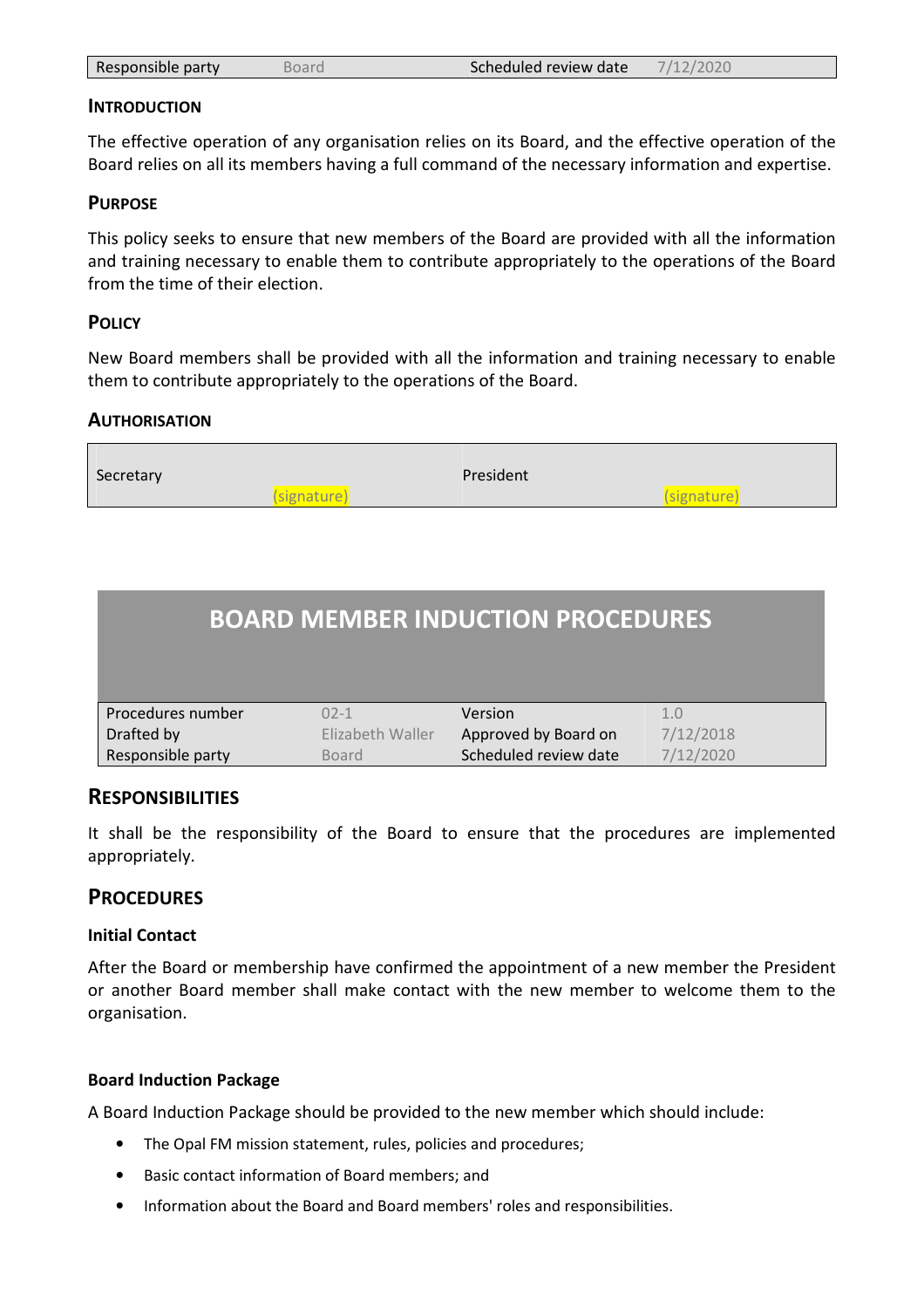#### **Introductions**

The President or another Board member shall introduce the new member to other members of the Board as soon as possible after their appointment.

#### **Tour**

The President or another Board member shall invite the new Board member to take a tour of the organization's facilities and introduce them to any volunteers they may encounter. The new member should be shown where the Board meets, where the amenities are, where the office equipment is etc.

# **AUTHORISATION**

| Secretary | President   |             |
|-----------|-------------|-------------|
|           | (signature) | (signature) |

| <b>BOARD MEMBER POLICY</b> |                  |                       |           |
|----------------------------|------------------|-----------------------|-----------|
| Policy number              | 03               | Version               |           |
| Drafted by                 | Elizabeth Waller | Approved by Board on  | 7/12/2018 |
| Responsible party          | Board            | Scheduled review date | 7/12/2020 |

# **INTRODUCTION**

A Board operates more effectively if the members of the Board know their respective duties and obligations.

#### **PURPOSE**

This policy seeks to ensure that members of the Board know their respective duties and obligations.

# **POLICY**

Members of the Board shall have their duties and obligations set out in Appendix A of the relevant procedures.

# **AUTHORISATION**

| Secretary | President   |             |
|-----------|-------------|-------------|
|           | (signature) | (signature) |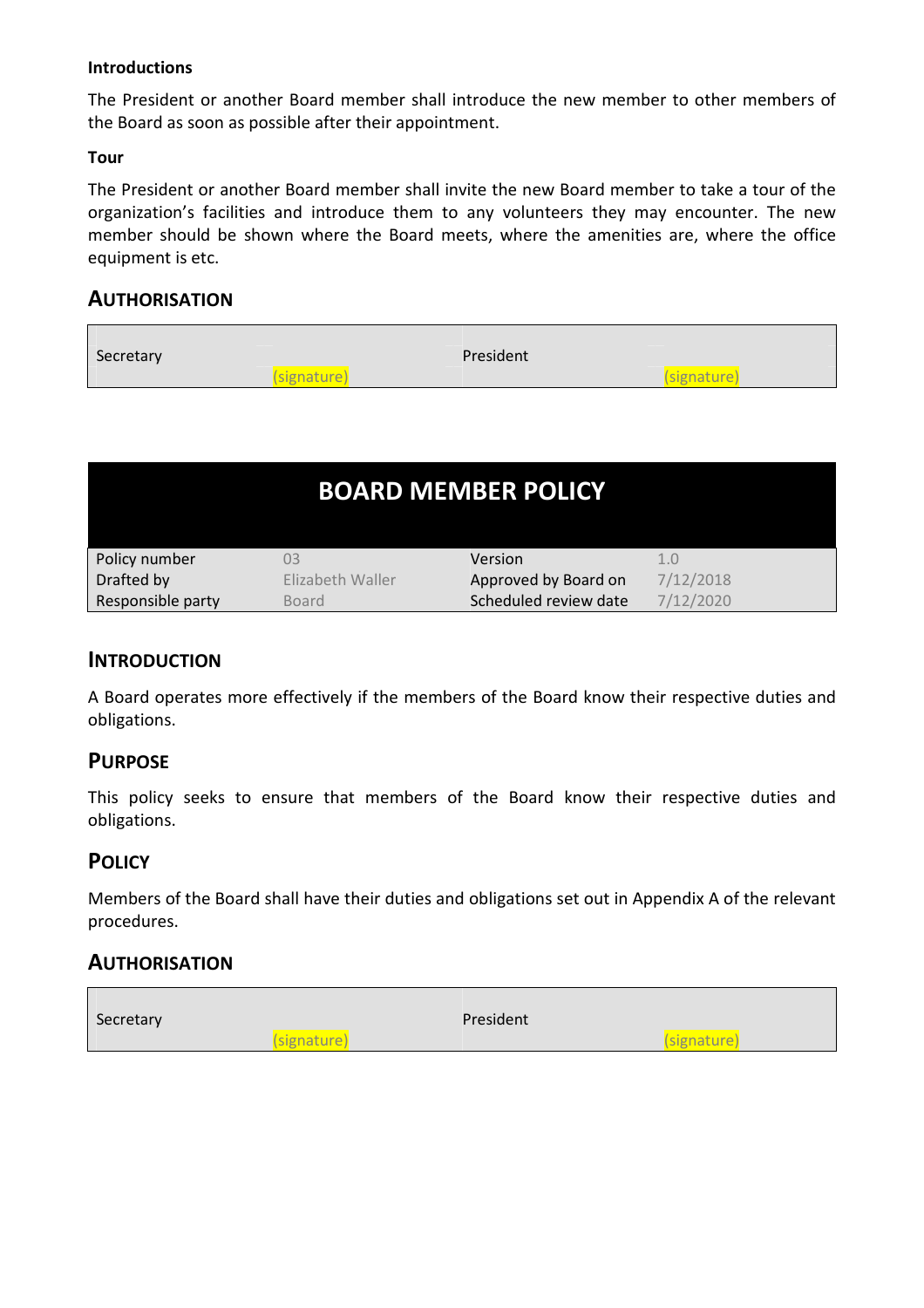| <b>BOARD MEMBER PROCEDURES</b> |                  |                       |           |
|--------------------------------|------------------|-----------------------|-----------|
| Procedures number              | $03-1$           | Version               | 1.0       |
| Drafted by                     | Elizabeth Waller | Approved by Board on  | 7/12/2018 |
| Responsible party              | <b>Board</b>     | Scheduled review date | 7/12/2020 |

# **RESPONSIBILITIES**

The President or another Board member shall be responsible for including this policy in the induction package provided to new Board members.

The Secretary of the Board shall be responsible for ensuring that a copy of this policy is available for reference in Board meetings.

The Board shall be responsible for making a ruling on any point in dispute in this policy.

# **PROCEDURES**

This policy shall be included in the induction package provided to new Board members. A copy of this policy shall be available for reference in Board meetings. Any point in dispute in this policy shall be resolved by the Board.

Board members' roles, responsibilities, duties and obligations shall be set out in a duty statement for each position as per attachment A to these procedures.

# **AUTHORISATION**



#### APPENDIX A

# **POSITION STATEMENT: PRESIDENT**

|            | <b>Small Organizations</b>                                                             | <b>Larger Organizations</b>      |
|------------|----------------------------------------------------------------------------------------|----------------------------------|
|            | Duties applicable to startup organizations only are given in <i>italics</i>            |                                  |
|            | Statutory duties (i.e. those specifically required by law) are given in blue bold type |                                  |
|            |                                                                                        |                                  |
| Governance | Provide leadership to the                                                              | Provide leadership to the        |
|            | organisation                                                                           | organisation                     |
|            | Ensure (in partnership with the                                                        | Ensure (in partnership with the  |
|            | Board] that the organization's                                                         | Board] that the organization's   |
|            | objectives, goals and mission are                                                      | objectives, goals and mission    |
|            | being followed                                                                         | are being followed               |
|            | Ensure [in partnership with the                                                        | Work with the CEO to ensure [in  |
|            | Board] that the organisation                                                           | partnership with the Board] that |
|            | develops in the appropriate                                                            | the organisation develops in the |
|            | direction                                                                              | appropriate direction            |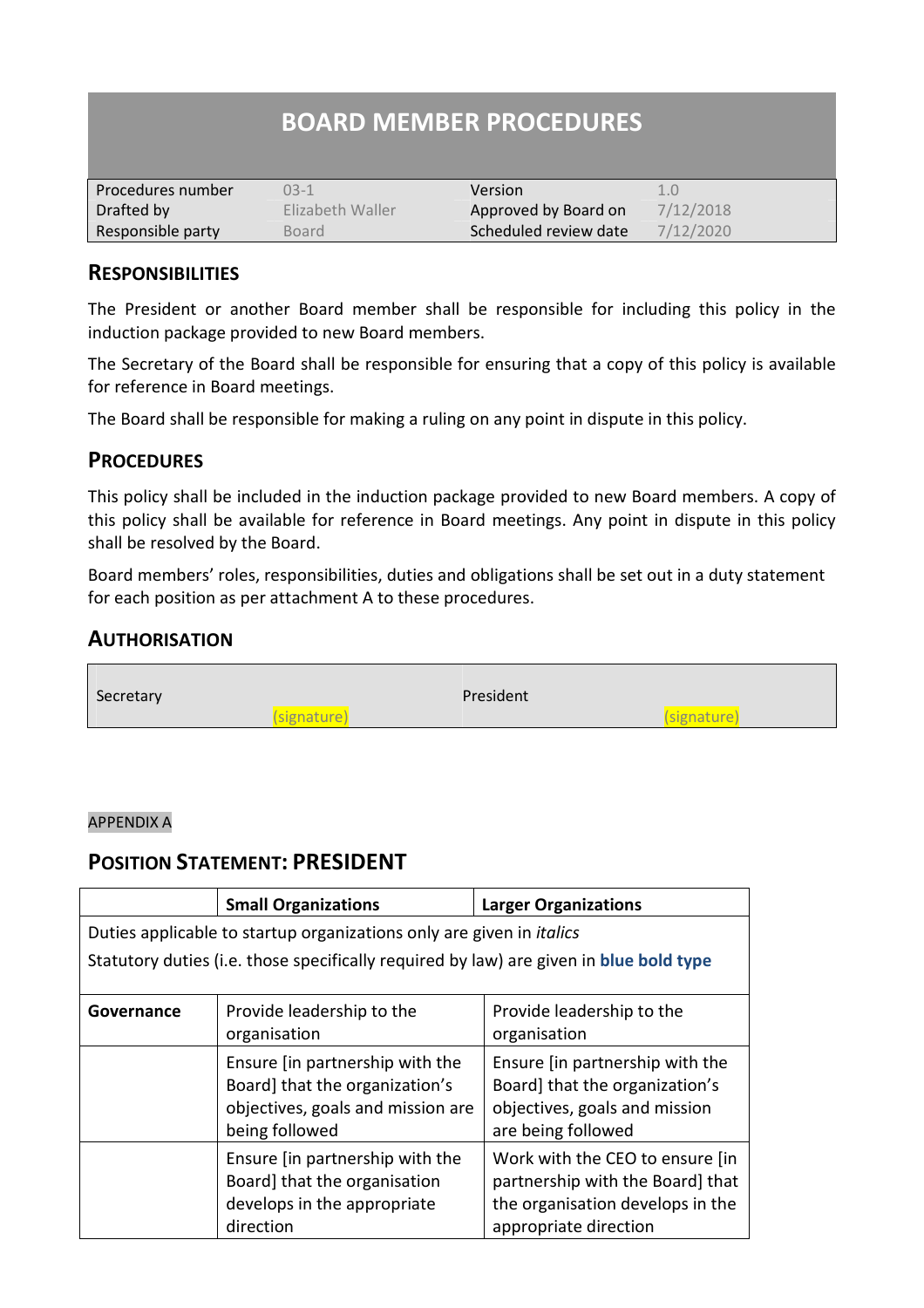|                                                 | Ensure (in partnership with the<br>Board] that the organisation<br>operates in an ethically,<br>environmentally, and socially<br>responsible fashion | Work with the CEO to ensure [in<br>partnership with the Board] that<br>the organisation operates in an<br>ethically, environmentally, and<br>socially responsible fashion |
|-------------------------------------------------|------------------------------------------------------------------------------------------------------------------------------------------------------|---------------------------------------------------------------------------------------------------------------------------------------------------------------------------|
| <b>Planning</b>                                 | Produce [in partnership with the<br>Board] a Strategic Plan for the<br>organisation                                                                  | Oversee [in partnership with the<br>Board] the production of a<br><b>Strategic Plan for the</b><br>organisation                                                           |
|                                                 | Ensure [in partnership with the<br>Board] the regular review and<br>development of the Strategic<br>Plan                                             | Oversee [in partnership with the<br>Board] the regular review and<br>development of the Strategic<br>Plan                                                                 |
| <b>Meetings</b>                                 | Ensure that appropriate<br>standing orders are in place                                                                                              | Ensure that appropriate<br>standing orders are in place                                                                                                                   |
|                                                 | With the Secretary, prepare the<br>agenda in advance of the<br>meeting                                                                               | With the Secretary and the CEO,<br>prepare the agenda in advance<br>of the meeting                                                                                        |
|                                                 | <b>Chair Board meetings according</b><br>to Standing Orders                                                                                          | <b>Chair Board meetings according</b><br>to Standing Orders                                                                                                               |
|                                                 | Rule on issues of meetings<br>procedure not covered in the<br><b>Standing Orders</b>                                                                 | Rule on issues of meetings<br>procedure not covered in the<br><b>Standing Orders</b>                                                                                      |
|                                                 | Report to the Annual General<br>Meeting on the situation of the<br>organisation                                                                      | Report to the Annual General<br>Meeting on the situation of the<br>organisation                                                                                           |
|                                                 | <b>Chair General Meetings</b><br>according to Standing Orders                                                                                        | <b>Chair General Meetings</b><br>according to Standing Orders                                                                                                             |
| <b>Administrative</b><br>&<br><b>Management</b> | Chair the Executive Committee<br>between Board meetings                                                                                              | Chair the Executive Committee<br>between Board meetings                                                                                                                   |
|                                                 |                                                                                                                                                      | Serve on Board committees as<br>required                                                                                                                                  |
|                                                 |                                                                                                                                                      | Liaise with Board committee<br>chairs and report to the Board<br>where appropriate                                                                                        |
|                                                 | Assign [in partnership with the<br>Board] administrative duties to<br>Board members and volunteers                                                   |                                                                                                                                                                           |
|                                                 | Personally carry out<br>administrative duties as<br>assigned                                                                                         |                                                                                                                                                                           |
|                                                 |                                                                                                                                                      | Ensure that appropriate<br>recruitment policies and<br>procedures are in place for CEO<br>and other staff                                                                 |
|                                                 |                                                                                                                                                      | Oversee the recruitment of the<br><b>CEO</b>                                                                                                                              |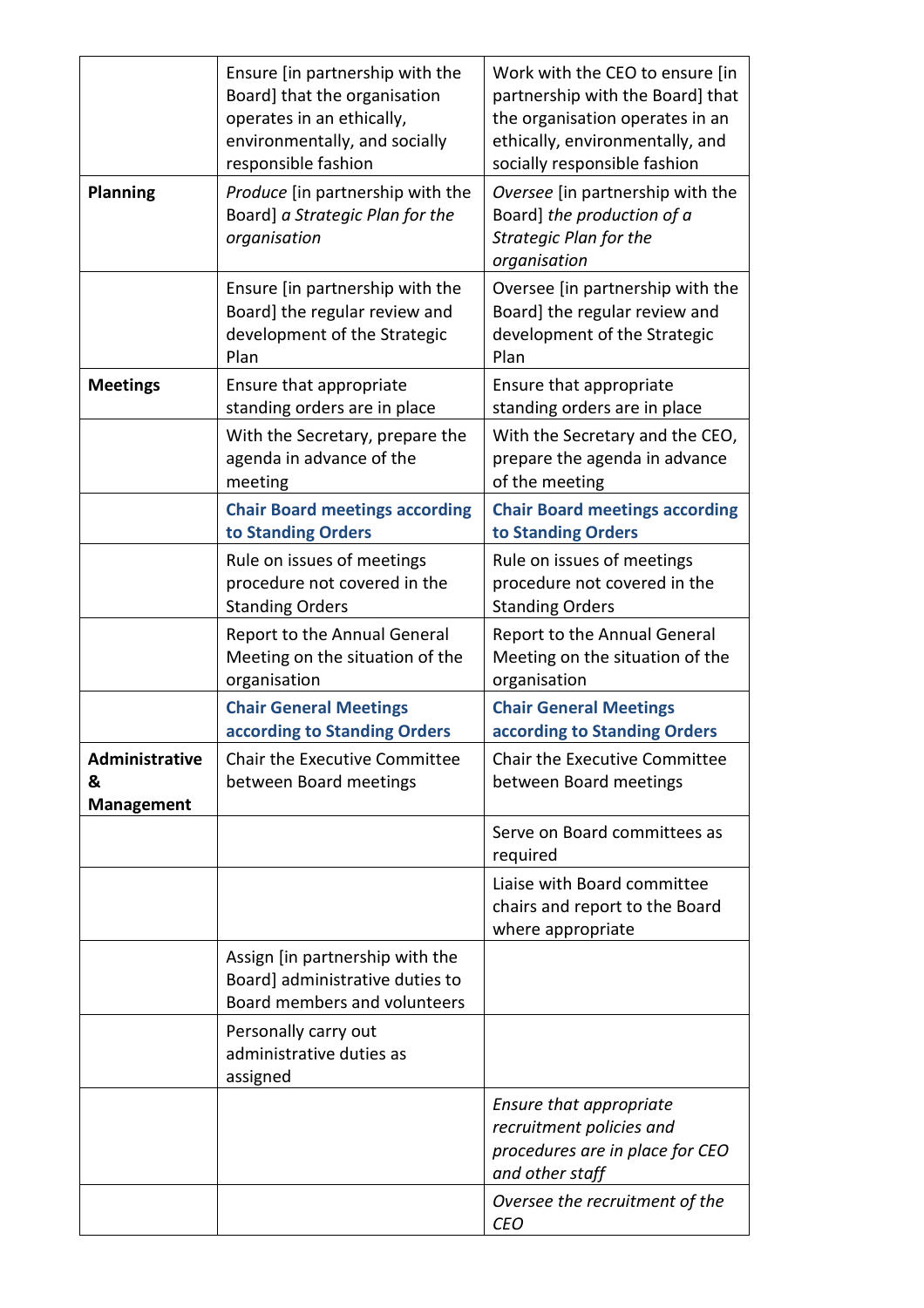|                    |                                                                                                                   | Ensure that appropriate<br>personnel policies and<br>procedures are in place for CEO<br>and other staff                            |
|--------------------|-------------------------------------------------------------------------------------------------------------------|------------------------------------------------------------------------------------------------------------------------------------|
|                    |                                                                                                                   | Oversee the annual<br>performance review of the CEO                                                                                |
|                    |                                                                                                                   | Oversee the succession of the<br><b>CEO</b>                                                                                        |
|                    | Manage the business of the<br><b>Board</b>                                                                        | Oversee the management of the<br>business of the Board                                                                             |
|                    | Manage the recruitment,<br>induction, and training of Board<br>members [in partnership with<br>the Board]         | Oversee the management of the<br>recruitment, induction, and<br>training of Board members [in<br>partnership with the Board]       |
|                    | Manage [in partnership with the<br>Board] the assessment, review<br>and renewal of the Board                      | Oversee the management [in<br>partnership with the Board] of<br>the assessment, review and<br>renewal of the Board                 |
|                    | Manage the organization's<br>grievance procedures                                                                 | Oversee the management of the<br>organization's grievance<br>procedures                                                            |
|                    | Ensure the harmony of Board<br>deliberations                                                                      | Ensure the harmony of Board<br>deliberations                                                                                       |
|                    | Manage [in partnership with the<br>Board] the succession of the<br>position of Chair                              | Manage [in partnership with the<br>Board] the succession of the<br>position of Chair                                               |
|                    |                                                                                                                   | Serve as liaison with the CEO<br>and, through them, to the staff                                                                   |
|                    |                                                                                                                   | In consultation with the CEO,<br>report to the Board on staff<br>management issues                                                 |
|                    |                                                                                                                   | In consultation with the CEO,<br>draw up CEO succession policy                                                                     |
| <b>Media</b>       | Under the organization's Media<br>Policy, serve as spokesperson for<br>the organisation as appropriate            | Under the organization's Media<br>Policy, serve as spokesperson<br>for the organisation as<br>appropriate                          |
| Promotion          | Promote the organisation in the<br>community as opportunities<br>arise                                            | Promote the organisation in the<br>community as opportunities<br>arise                                                             |
| <b>Negotiation</b> | Serve [as nominated by the<br>Board] in negotiation with other<br>organizations                                   | Work with the CEO in<br>negotiation with other<br>organizations; report to the<br><b>Board</b>                                     |
| <b>Legal</b>       | Ensure that<br>the modes of performance of<br>all legal requirements are<br>featured in the procedure's<br>manual | Oversee staff to ensure that<br>the modes of performance of<br>all legal requirements are<br>featured in the procedure's<br>manual |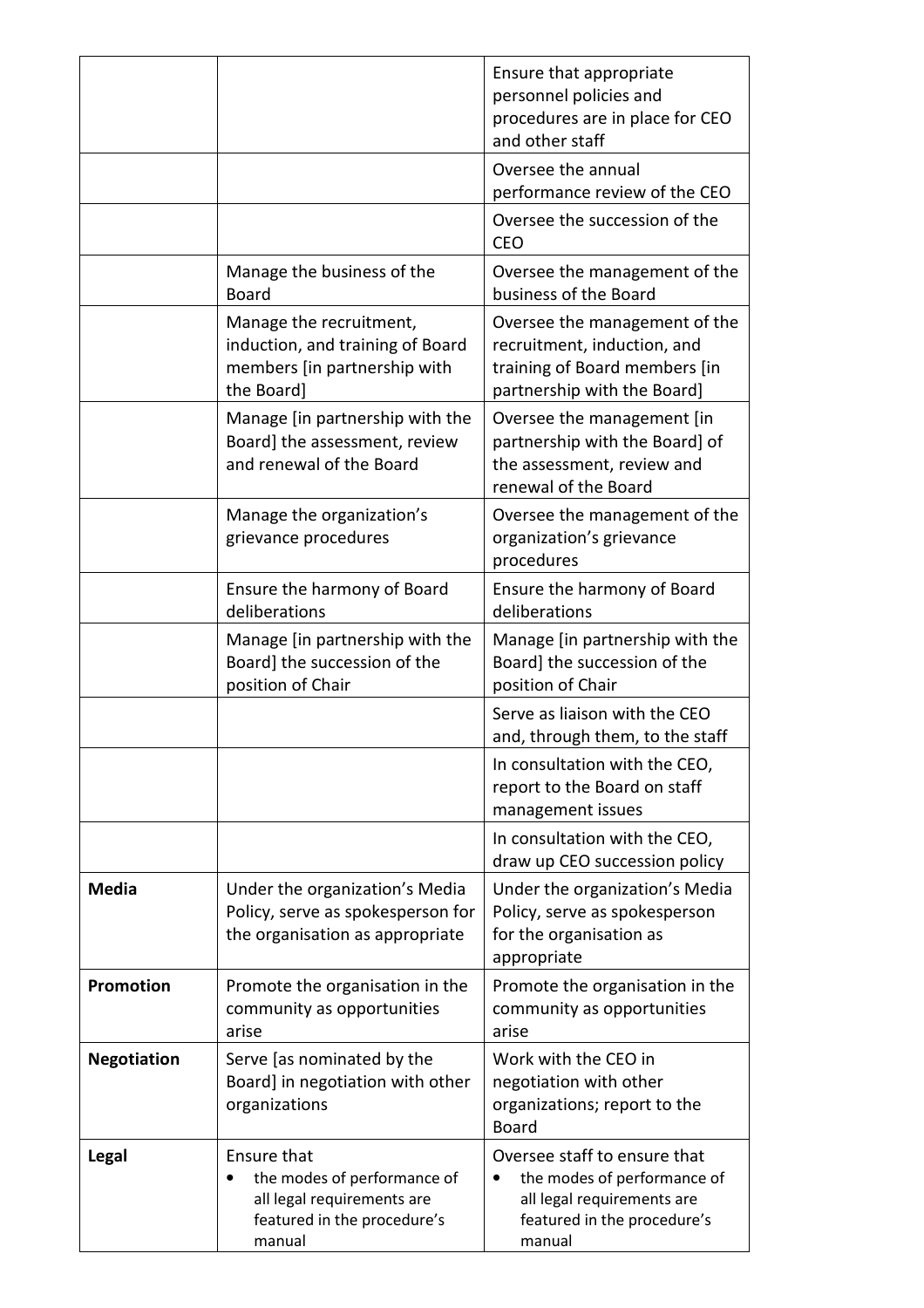|                     | the performance of all legal<br>requirements is reported to the<br>Board<br>the performance of all legal<br>requirements is fully<br>documented.     | the performance of all legal<br>requirements is reported to the<br>Board<br>the performance of all legal<br>requirements is fully<br>documented.                                |
|---------------------|------------------------------------------------------------------------------------------------------------------------------------------------------|---------------------------------------------------------------------------------------------------------------------------------------------------------------------------------|
|                     | Ensure that all legal<br>requirements are met                                                                                                        | Ensure that all legal<br>requirements are met                                                                                                                                   |
| <b>Finance</b>      | With the Treasurer, ensure the<br>organization's financial control<br>procedures are adequate and<br>that risk management strategies<br>are in place | With the Treasurer, oversee the<br>CEO to ensure that the<br>organization's financial control<br>procedures are adequate and<br>that risk management strategies<br>are in place |
| <b>Other duties</b> | As for Board members (below)                                                                                                                         | As for Board members (below)                                                                                                                                                    |

# APPENDIX B

# **POSITION STATEMENT: BOARD TREASURER**

|                 | <b>Small</b>                                                                                                                    | Large                                                                                                                           |
|-----------------|---------------------------------------------------------------------------------------------------------------------------------|---------------------------------------------------------------------------------------------------------------------------------|
|                 | Duties applicable to startup organizations only are given in italics                                                            |                                                                                                                                 |
|                 | Statutory duties (i.e. those specifically required by law) are given in blue bold type                                          |                                                                                                                                 |
| Governance      | Ensure that the Board maintains<br>the degree of financial literacy<br>necessary to conduct the<br>business of the organisation | Ensure that the Board maintains<br>the degree of financial literacy<br>necessary to conduct the<br>business of the organisation |
|                 | Advise the Board on matters of<br>finance                                                                                       | Advise the Board on matters of<br>finance                                                                                       |
|                 | Advise the Board on fundraising                                                                                                 | Advise the Board on fundraising                                                                                                 |
|                 | Ensure that appropriate<br>financial policies and procedures<br>are in place and fully<br>documented                            | Oversee the production of<br>appropriate fully documented<br>financial policies and procedures                                  |
| <b>Planning</b> | Produce [in partnership with the<br>Board] a Business Plan for the<br>organisation                                              | With the CEO, oversee [in<br>partnership with the Board] the<br>production of a Business Plan for<br>the organisation           |
|                 | Ensure [in partnership with the<br>Board] the regular review and<br>development of the Business<br>Plan                         | With the CEO, oversee [in<br>partnership with the Board] the<br>regular review and development<br>of the Business Plan          |
| <b>Meetings</b> | Report to the Board at each<br>meeting on the financial<br>situation of the organisation                                        | Report to the Board at each<br>meeting on the financial<br>situation of the organisation                                        |
|                 | Report to the Board at each<br>meeting on variances from the<br>approved budget                                                 | Report to the Board at each<br>meeting on variances from the<br>approved budget                                                 |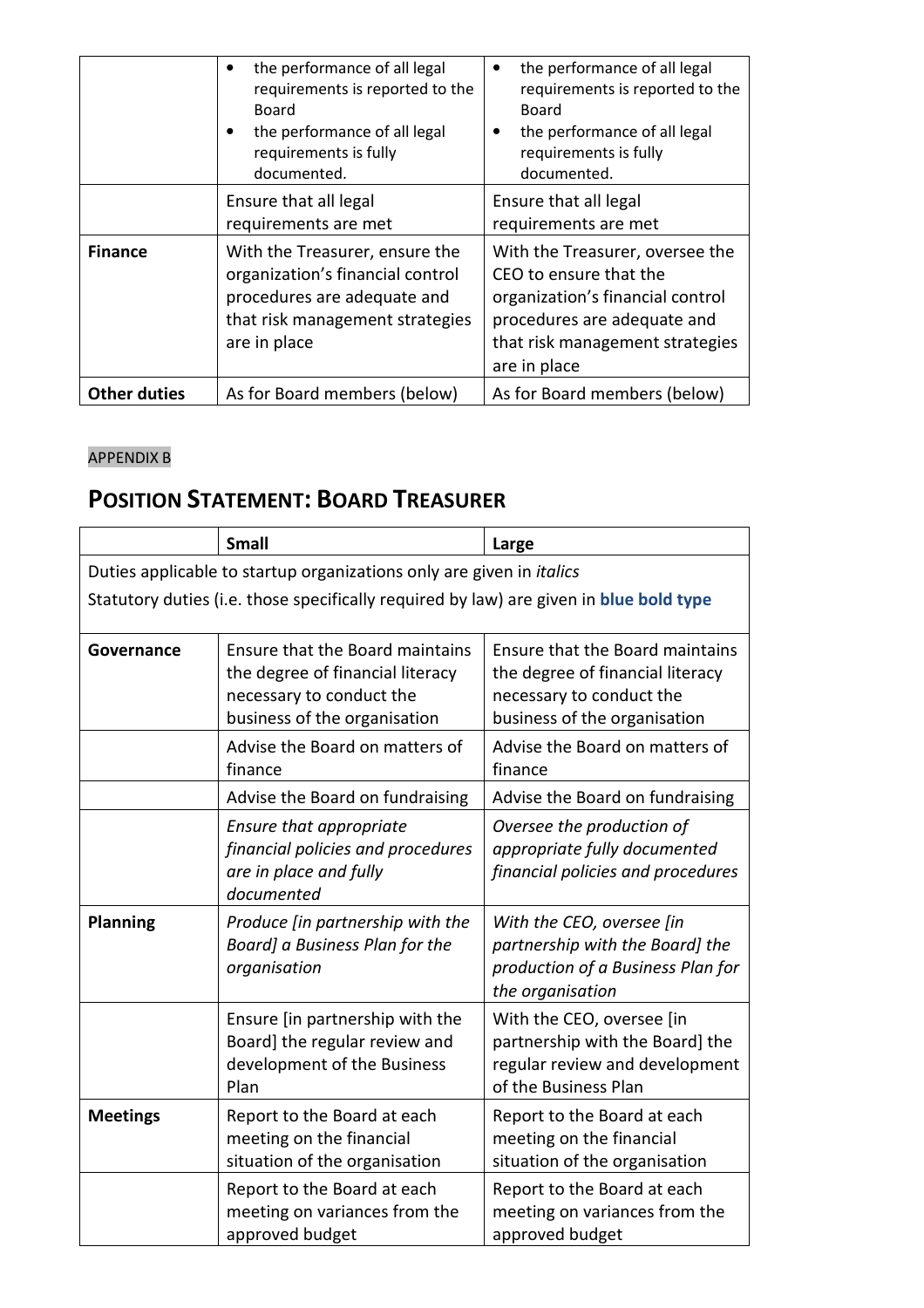|                                | With the Secretary, place any<br>necessary financial items on the<br>Board agenda in advance of the<br>meeting                             | With the Secretary, place any<br>necessary financial items on the<br>Board agenda in advance of the<br>meeting                                                        |
|--------------------------------|--------------------------------------------------------------------------------------------------------------------------------------------|-----------------------------------------------------------------------------------------------------------------------------------------------------------------------|
|                                | Report to the Annual General<br>Meeting on the financial<br>situation of the organisation                                                  | Report to the Annual General<br>Meeting on the financial<br>situation of the organisation                                                                             |
| Administrative<br>& Management | Serve on the Executive<br>Committee between Board<br>meetings                                                                              | Serve on the Executive<br>Committee between Board<br>meetings                                                                                                         |
|                                |                                                                                                                                            | Chair the Finance Committee                                                                                                                                           |
|                                |                                                                                                                                            | Serve on Board committees as<br>required                                                                                                                              |
|                                |                                                                                                                                            | Liaise with Board committee<br>chairs on financial issues and<br>report to the Board where<br>appropriate                                                             |
|                                | Personally, carry out financial<br>duties as assigned                                                                                      |                                                                                                                                                                       |
|                                | Keep the books of the<br>organisation                                                                                                      | Oversee the organization's<br>bookkeeping                                                                                                                             |
|                                | Ensure the organization's<br>financial records are adequate,<br>protected, backed up, and<br>accessible.                                   | With the Chair, oversee the CEO<br>in ensuring that the<br>organization's financial records<br>are adequate, protected, backed<br>up, and accessible.                 |
|                                | Manage the organization's<br>banking                                                                                                       | Oversee the organization's<br>banking                                                                                                                                 |
|                                | Maintain the organization's<br>asset register                                                                                              | Oversee the maintenance of the<br>organization's asset register                                                                                                       |
| <b>Finance</b>                 | Ensure the organization's<br>financial control procedures are<br>adequate and that appropriate<br>safeguards against fraud are in<br>place | Oversee the CEO to ensure that<br>the organization's financial<br>control procedures are<br>adequate and that appropriate<br>safeguards against fraud are in<br>place |
|                                | Ensure that risk management<br>strategies (including appropriate<br>insurances) are in place                                               | Oversee the CEO to ensure that<br>risk management strategies<br>(including appropriate<br>insurances) are in place                                                    |
|                                | <b>Collect and receive all money</b><br>due to the organisation and<br>make all payments authorized<br>by the organisation                 | <b>Oversee the collection and</b><br>reception of all money due to<br>the organisation and the<br>making of all payments<br>authorized by the organisation            |
|                                | Oversee the organization's<br>investment strategy and report<br>to the Board                                                               | With the CEO, oversee the<br>organization's investment<br>strategy and report to the Board                                                                            |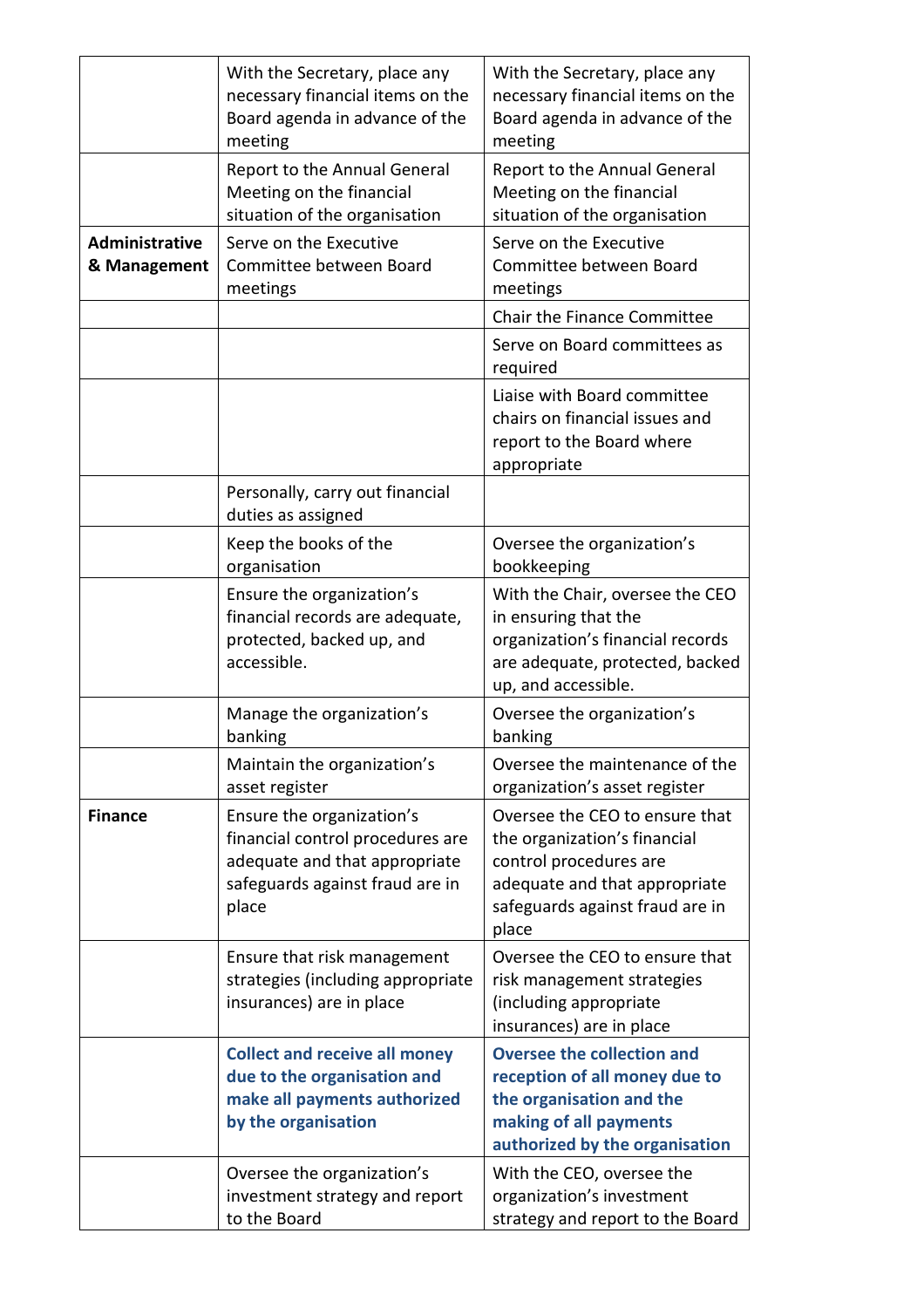|                     | Prepare the Budget for the<br>coming year                                       | Oversee the preparation of the<br>Budget for the coming year                                  |
|---------------------|---------------------------------------------------------------------------------|-----------------------------------------------------------------------------------------------|
|                     | Review income and expenditure<br>against the budget on a<br>continuous basis    | Oversee the review of income<br>and expenditure against the<br>budget on a continuous basis   |
| Legal               | Ensure the organization's<br>compliance with all applicable<br>tax arrangements | With the CEO, ensure the<br>organization's compliance with<br>all applicable tax arrangements |
| <b>Other duties</b> | As for Board members (below)                                                    | As for Board members (below)                                                                  |

# APPENDIX C

# **POSITION STATEMENT: BOARD SECRETARY**

|                 | <b>Small</b>                                                                                             | Large                                                                                                     |
|-----------------|----------------------------------------------------------------------------------------------------------|-----------------------------------------------------------------------------------------------------------|
|                 | Duties applicable to startup organizations only are given in <i>italics</i>                              |                                                                                                           |
|                 | Statutory duties (i.e. those specifically required by law) are given in blue bold type                   |                                                                                                           |
| Governance      | Ensure the preparation and<br>adoption of appropriate Board<br>policies                                  | Ensure the preparation and<br>adoption of appropriate Board<br>policies                                   |
| <b>Planning</b> | Produce [in partnership with the<br>Board] a Marketing Plan for the<br>organisation                      | Oversee [in partnership with the<br>Board] the production of a<br>Marketing Plan for the<br>organisation  |
|                 | Ensure [in partnership with the<br>Board] the regular review and<br>development of the Marketing<br>Plan | Oversee [in partnership with the<br>Board] the regular review and<br>development of the Marketing<br>Plan |
|                 | Ensure that appropriate<br>standing orders are in place                                                  | Ensure that appropriate<br>standing orders are in place                                                   |
| <b>Meetings</b> | Organize the venue for Board<br>meetings                                                                 |                                                                                                           |
|                 | With the Chair, prepare the<br>agenda in advance of each<br>Board meeting                                | With the Chair and the CEO,<br>prepare the agenda in advance<br>of each Board meeting                     |
|                 | Organize meeting papers for<br>distribution before the meeting                                           | Oversee the distribution of<br>meeting papers before the<br>meeting                                       |
|                 | <b>Take minutes at each Board</b><br>meeting and circulate to Board<br>members                           | <b>Take minutes at each Board</b><br>meeting and circulate to Board<br>members                            |
|                 | <b>Take minutes at each General</b><br><b>Meeting and circulate to</b><br>members of the organisation    | <b>Take minutes at each General</b><br><b>Meeting and circulate to</b><br>members of the organisation     |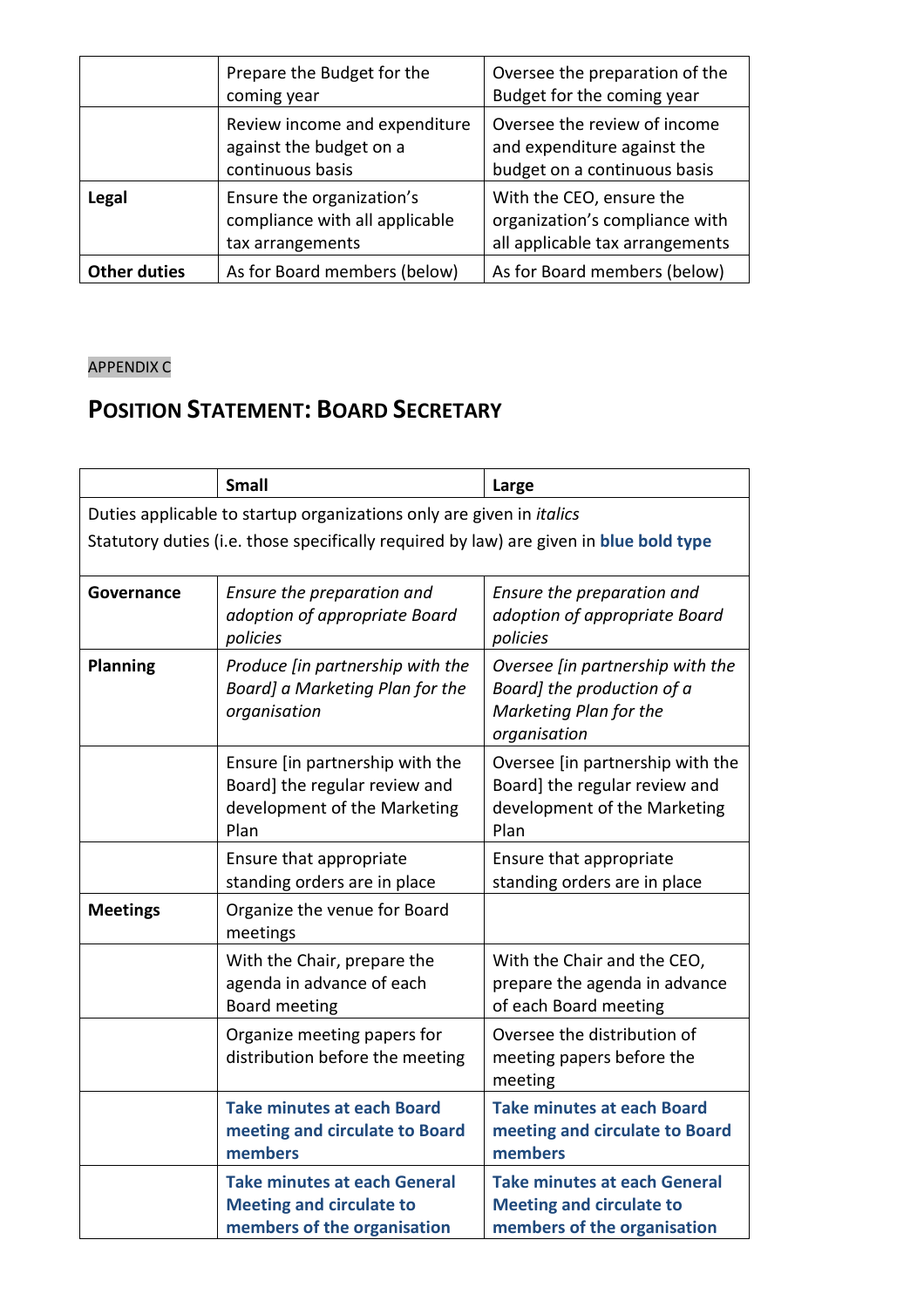| <b>Administrative</b><br>& Management | Serve on the Executive<br>Committee between Board<br>meetings                                                       | Serve on the Executive<br>Committee between Board<br>meetings                                                             |
|---------------------------------------|---------------------------------------------------------------------------------------------------------------------|---------------------------------------------------------------------------------------------------------------------------|
|                                       | Serve on Board committees as<br>required                                                                            | Serve on Board committees as<br>required                                                                                  |
|                                       | <b>Maintain a register of members</b>                                                                               | Oversee the maintenance of a<br>register of members                                                                       |
|                                       | Handle the procedures for the<br>admission of new members                                                           | Oversee the procedures for the<br>admission of new members                                                                |
|                                       | Handle the procedures for the<br>resignation of members                                                             | Oversee the procedures for the<br>resignation of members                                                                  |
|                                       | Handle the procedures for the<br>discipline, suspension and<br>expulsion of members                                 | Oversee the procedures for the<br>discipline, suspension and<br>expulsion of members                                      |
|                                       | <b>Organise General Meetings and</b><br>notify members in advance                                                   | <b>Oversee the organisation of</b><br><b>General Meetings</b>                                                             |
|                                       | <b>Receive nominations for</b><br>positions on the Board                                                            | <b>Receive nominations for</b><br>positions on the Board                                                                  |
|                                       | Keep in their custody all books,<br>documents and securities, and<br>make them available to<br>members as requested | Keep under their control all<br>books, documents and<br>securities, and make them<br>available to members as<br>requested |
|                                       | Personally carry out<br>administrative duties as<br>assigned by the Chair                                           |                                                                                                                           |
| <b>Media</b>                          | Ensure preparation and<br>adoption of a Media policy                                                                | Ensure preparation and<br>adoption of a Media policy                                                                      |
| <b>Promotion</b>                      | Promote the organisation in the<br>community as opportunities<br>arise                                              | Promote the organisation in the<br>community as opportunities<br>arise                                                    |
| <b>Negotiation</b>                    | Serve [as nominated by the<br>Board] in negotiation with other<br>organizations                                     | Serve [as nominated by the<br>Board] in negotiation with other<br>organizations                                           |
| Legal                                 | <b>Keep the Common Seal of the</b><br>organisation                                                                  | <b>Keep the Common Seal of the</b><br>organisation                                                                        |
| <b>Other duties</b>                   | As for Board members (below)                                                                                        | As for Board members (below)                                                                                              |

# APPENDIX D

# **POSITION STATEMENT: ORDINARY BOARD MEMBER**

|         | <b>Small</b>                                                                                                 | Large                                                                                                               |
|---------|--------------------------------------------------------------------------------------------------------------|---------------------------------------------------------------------------------------------------------------------|
| General | On being elected to the Board,<br>undertake induction and training<br>procedures as provided by the<br>Board | On being elected to the Board,<br>undertake induction and training<br>procedures as provided by the<br><b>Board</b> |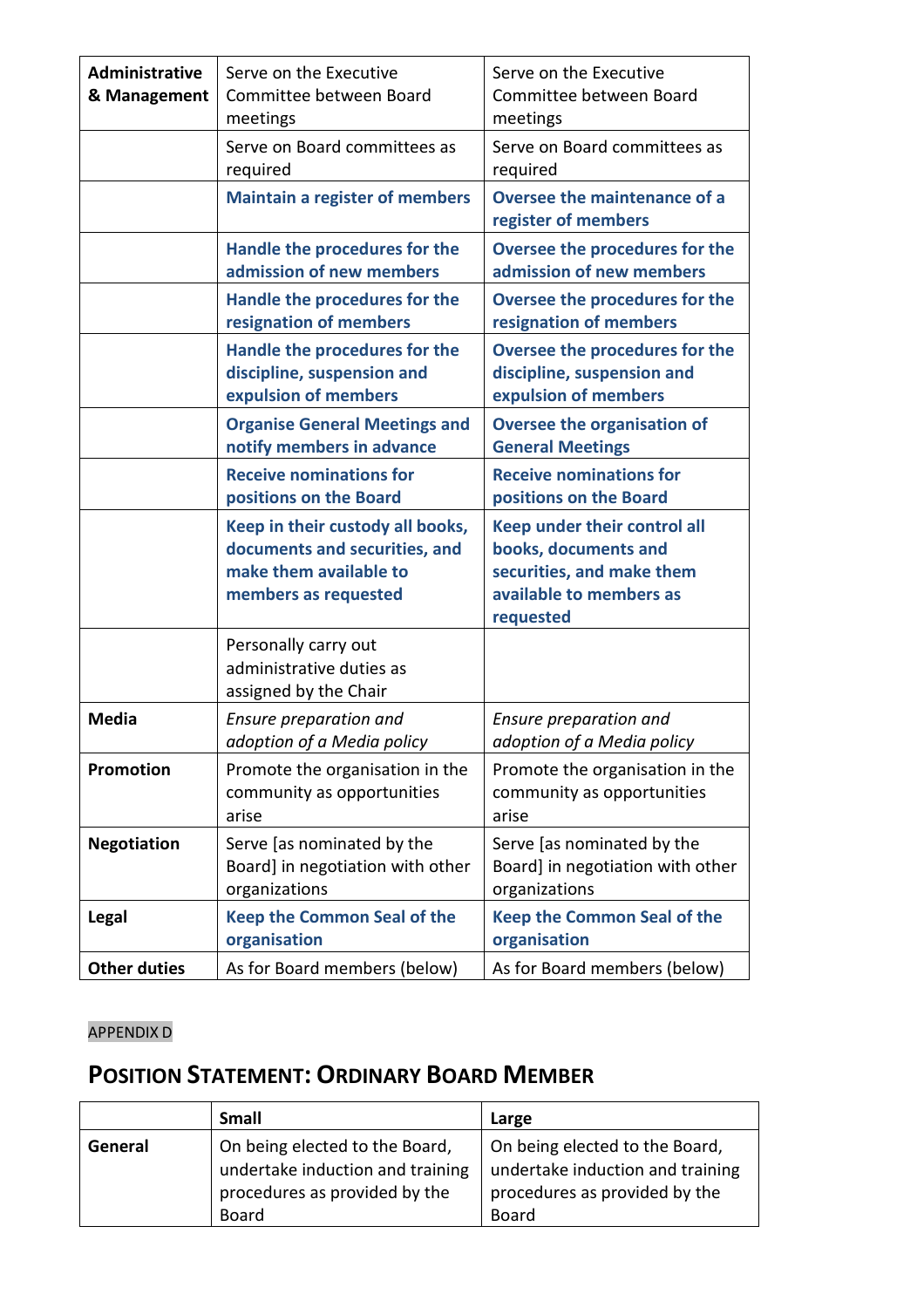| Governance                               | Consider, debate, and vote on<br>issues before the Board on the<br>basis of the best interests of the<br>organisation only                                                                                  | Consider, debate, and vote on<br>issues before the Board on the<br>basis of the best interests of the<br>organisation only                                                                                  |
|------------------------------------------|-------------------------------------------------------------------------------------------------------------------------------------------------------------------------------------------------------------|-------------------------------------------------------------------------------------------------------------------------------------------------------------------------------------------------------------|
|                                          | Comply with the rules, policies,<br>and standing orders of the<br>organisation                                                                                                                              | Comply with the rules, policies,<br>and standing orders of the<br>organisation                                                                                                                              |
| <b>Planning</b>                          | Review and approve the<br>organization's Strategic Plan, and<br>other consequential<br>arrangements (Business Plan,<br>Marketing Plan, etc)                                                                 | Review and approve the<br>organization's Strategic Plan, and<br>other consequential<br>arrangements (Business Plan,<br>Marketing Plan, etc)                                                                 |
| <b>Meetings</b>                          | Attend all meetings, or, if<br>absolutely unavoidable,<br>apologies in advance for absence                                                                                                                  | Attend all meetings, or, if<br>absolutely unavoidable, apologies<br>in advance for absence                                                                                                                  |
|                                          | Where Board papers are<br>circulated in advance of the<br>meeting, read papers and<br>consider issues before the<br>meeting                                                                                 | Where Board papers are<br>circulated in advance of the Board<br>meeting, read papers and<br>consider issues before the<br>meeting                                                                           |
|                                          | Contribute to the discussion and<br>resolution of issues at meetings<br>and otherwise as appropriate                                                                                                        | Contribute to the discussion and<br>resolution of issues at meetings<br>and otherwise as appropriate                                                                                                        |
| Administrative<br>&<br><b>Management</b> |                                                                                                                                                                                                             | Approach employees of the<br>organisation (paid or unpaid) only<br>through the CEO                                                                                                                          |
|                                          | Serve on Board committees as<br>required                                                                                                                                                                    | Serve on Board committees as<br>required                                                                                                                                                                    |
|                                          | Review and approve the<br>organization's systems for<br>financial control and risk<br>management                                                                                                            | Review and approve the<br>organization's systems for<br>financial control and risk<br>management                                                                                                            |
|                                          | Undertake administrative duties<br>as required                                                                                                                                                              |                                                                                                                                                                                                             |
| <b>Media</b>                             | Make comments to the media<br>only as provided in the<br>organization's Media Policy                                                                                                                        | Make comments to the media<br>only as provided in the<br>organization's Media Policy                                                                                                                        |
| <b>Promotion</b>                         | Promote the organisation in the<br>community as opportunities arise                                                                                                                                         | Promote the organisation in the<br>community as opportunities arise                                                                                                                                         |
| <b>Fundraising</b>                       | Participate enthusiastically in any<br>fundraising approved by the<br>Board                                                                                                                                 | Participate enthusiastically in any<br>fundraising approved by the<br><b>Board</b>                                                                                                                          |
| <b>Legal &amp; Ethical</b>               | Avoid making any improper use<br>of their position in the<br>organisation so as to gain any<br>material advantage for<br>themselves, or for any other<br>person, or to the detriment of<br>the organisation | Avoid making any improper use<br>of their position in the<br>organisation so as to gain any<br>material advantage for<br>themselves, or for any other<br>person, or to the detriment of<br>the organisation |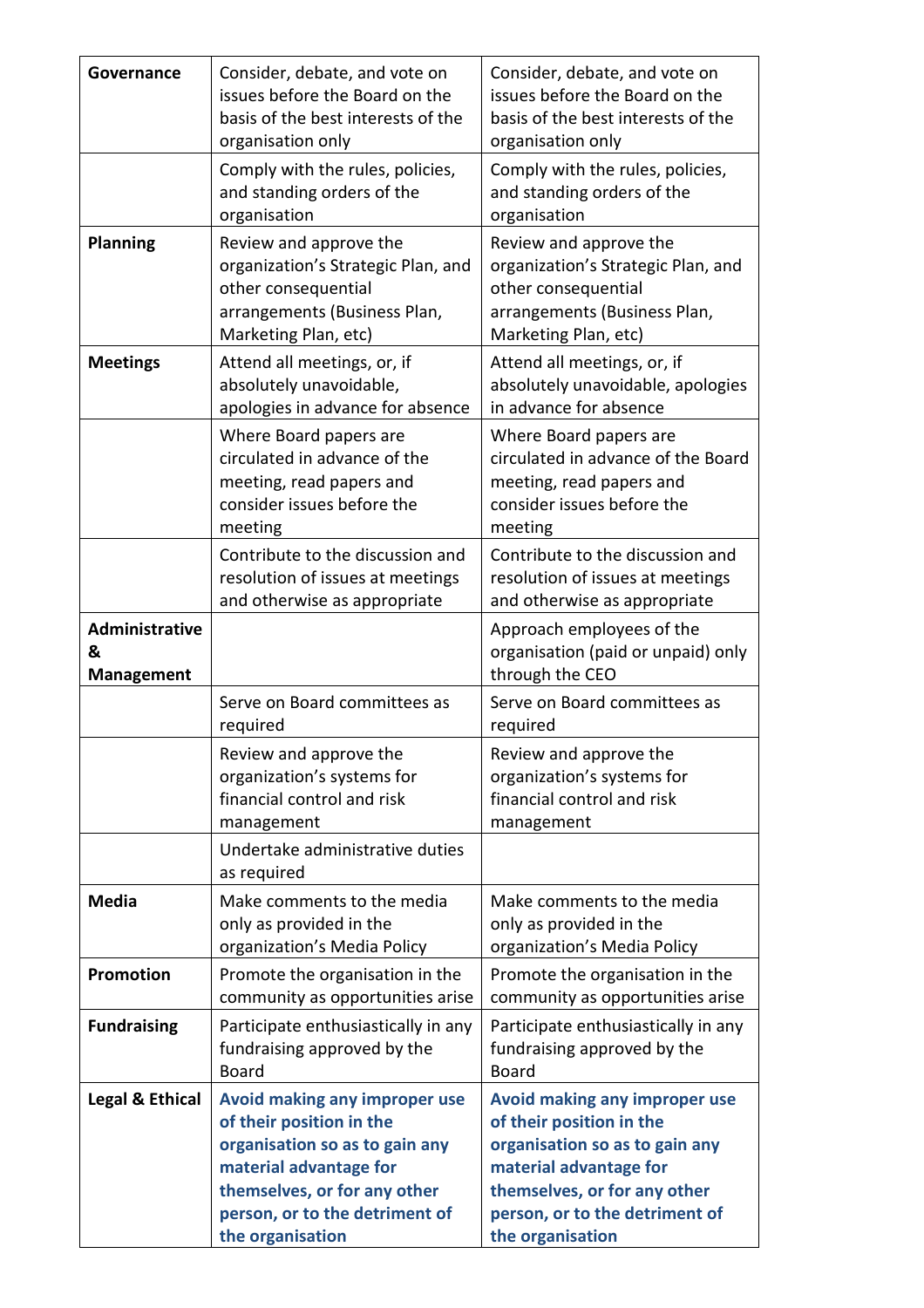| Avoid making any improper use<br>of any information acquired by<br>virtue of their position in the<br>organisation so as to gain any<br>material advantage for<br>themselves, or for any other<br>person, or to the detriment of<br>the organisation               | Avoid making any improper use<br>of any information acquired by<br>virtue of their position in the<br>organisation so as to gain any<br>material advantage for<br>themselves, or for any other<br>person, or to the detriment of<br>the organisation               |
|--------------------------------------------------------------------------------------------------------------------------------------------------------------------------------------------------------------------------------------------------------------------|--------------------------------------------------------------------------------------------------------------------------------------------------------------------------------------------------------------------------------------------------------------------|
| If they have any direct or<br>indirect material personal<br>interest in any contract with the<br>organisation, inform the Board<br>immediately                                                                                                                     | If they have any direct or indirect<br>material personal interest in any<br>contract with the organisation,<br>inform the Board immediately                                                                                                                        |
| If they have any direct or<br>indirect material personal<br>interest in any contract with the<br>organisation, not vote in the<br><b>Board on that issue</b>                                                                                                       | If they have any direct or indirect<br>material personal interest in any<br>contract with the organisation,<br>not vote in the Board on that<br><b>issue</b>                                                                                                       |
| If they have any non-material<br>personal conflict of interest in<br>any matter before the Board, or<br>believe that the perception of<br>such a conflict might arise,<br>inform the Board immediately<br>and follow the Board's rulings as<br>to proper procedure | If they have any non-material<br>personal conflict of interest in any<br>matter before the Board, or<br>believe that the perception of<br>such a conflict might arise, inform<br>the Board immediately and follow<br>the Board's rulings as to proper<br>procedure |
| At all times conduct Board<br>business politely and with<br>consideration for others, without<br>ill feeling, improper bias, or<br>personal animus                                                                                                                 | At all times conduct Board<br>business politely and with<br>consideration for others, without<br>ill feeling, improper bias, or<br>personal animus                                                                                                                 |

| <b>SPONSORSHIP POLICY</b> |                  |                       |          |  |
|---------------------------|------------------|-----------------------|----------|--|
| Policy number             | 04               | Version               | 1.0      |  |
| Drafted by                | Elizabeth Waller | Approved by Board on  | 2/1/2019 |  |
| Responsible party         | Board            | Scheduled review date | 2/1/2022 |  |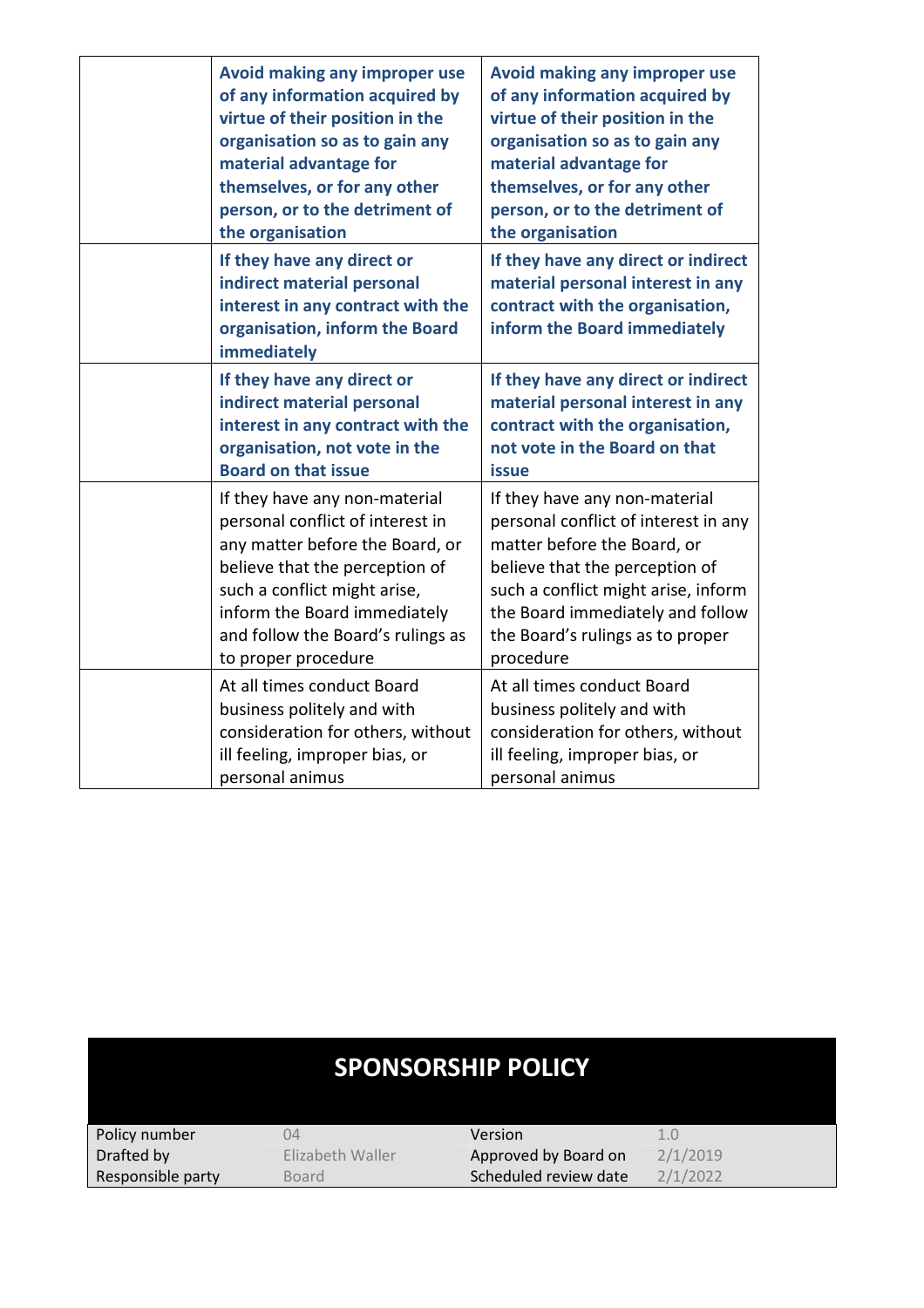# **INTRODUCTION**

The Board of Opal FM Community Radio is committed to ensuring that its financial arrangements are carried out in an ethical manner.

# **PURPOSE**

The purpose of this policy is to establish the framework and guidelines for the creation of productive sponsorship arrangements between Opal FM and the private sector, including small businesses, corporations, foundations, individuals and other non-government organizations. It is recognised that sponsorship arrangements can provide important marketing support to potential partners of Opal FM while at the same time generate additional revenues to support Opal FM mission and mandate.

# **POLICY**

The fundamental principles that shape Opal FM relationships with sponsors are:

- 1. Sponsorship of Opal FM or of any symposium, project, program or event held by Opal FM, will not entitle any sponsor to influence any decision of the organisation.
- 2. Opal FM will not enter into any sponsorship arrangement with any corporation or organisation where the association with or acceptance of the sponsorship would jeopardize the financial, legal or moral integrity of Opal FM or adversely impact upon Opal FM standing and reputation in the community.
- 3. Opal FM will accept sponsorships as an additional source of revenue generation provided that all sponsorship arrangements are developed and maintained within the regulations embodied in this sponsorship policy.
- 4. All sponsorship arrangements must be consistent with existing Opal FM policies.

| Dawn      |             | Bevan Brown |             |
|-----------|-------------|-------------|-------------|
| Secretary |             | President   |             |
|           | (signature) |             | (signature) |

# **AUTHORISATION**

# **SPONSORSHIP PROCEDURES**

| Procedures number | $04-1$           | Version               |          |
|-------------------|------------------|-----------------------|----------|
| Drafted by        | Flizabeth Waller | Approved by Board on  |          |
| Responsible party | Board            | Scheduled review date | 5/1/2022 |
|                   |                  |                       |          |

# **RESPONSIBILITIES**

The Board is responsible for the development and review of these procedures.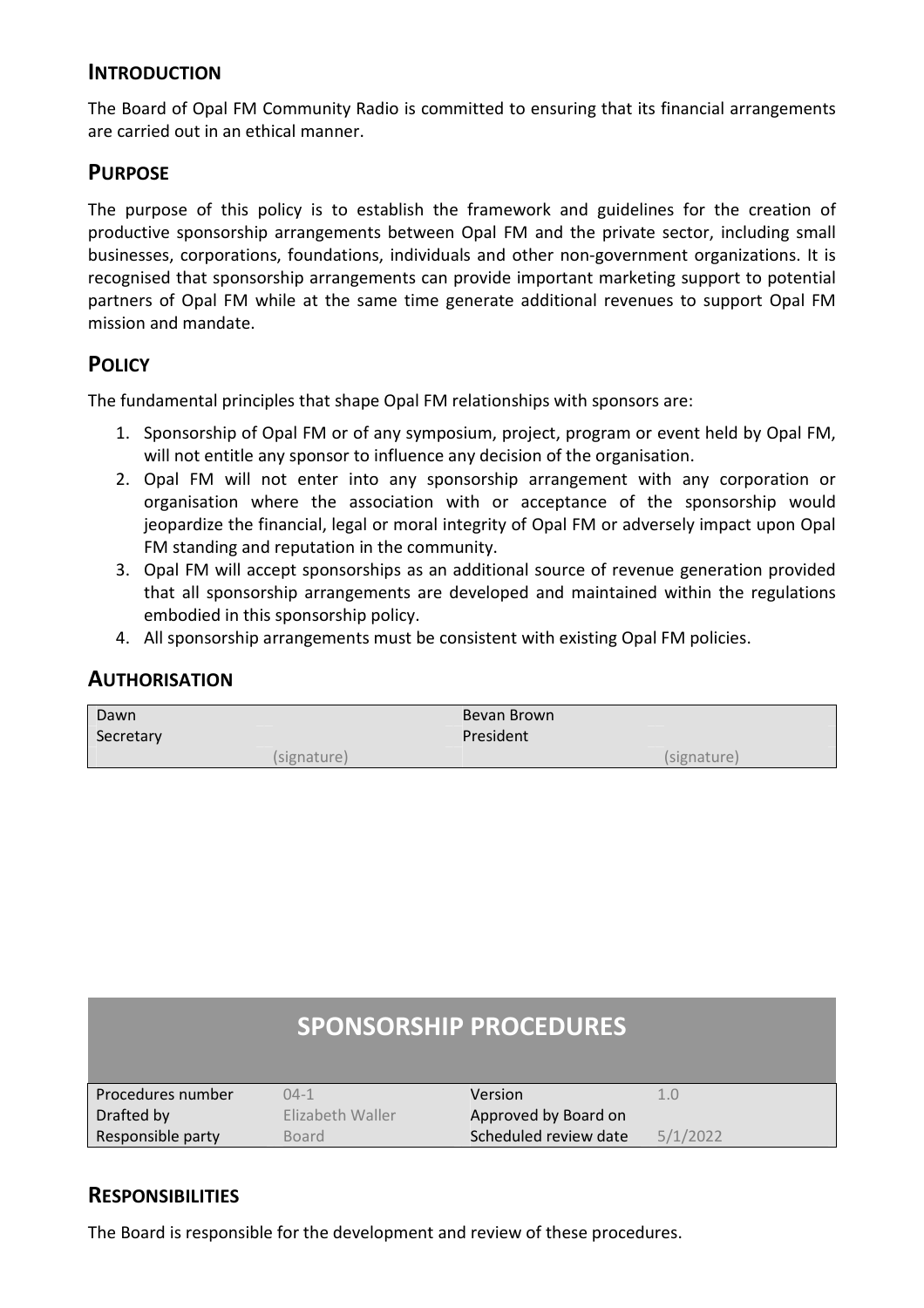All Opal FM Board members and volunteers are required to adhere to these procedures and the relevant policy.

# **PROCEDURES**

All event and project sponsorships must have significant financial commitment from the sponsor to help offset the costs associated with the activity.

All sponsorship relationships involving Opal FM must be identified and recorded for information purposes to encourage a donor-centered approach to revenue generation.

All sponsorship announcements should be identified as such in accordance with the *Community Broadcasting Codes of Practice - Radio*.

Naming rights associated with any sponsorship must be approved by the Board.

All sponsorship arrangements will be embodied in written contractual agreements between Opal FM and the sponsorship partner in the format set out in Appendix A.

No commercial enterprise shall be promoted by Opal FM outside a formal sponsorship arrangement.

# **AUTHORISATION**

| Dawn      |             | Bevan Brown |             |
|-----------|-------------|-------------|-------------|
| Secretary |             | President   |             |
|           | (signature) |             | (signature) |

APPENDIX A

# **SPONSORSHIP CONTRACT**

This agreement between Opal FM INC and "the Sponsor"

| (Company/Organisation/Individual)                                                                                                                                                                                               |           |  |
|---------------------------------------------------------------------------------------------------------------------------------------------------------------------------------------------------------------------------------|-----------|--|
|                                                                                                                                                                                                                                 |           |  |
|                                                                                                                                                                                                                                 | (Address) |  |
|                                                                                                                                                                                                                                 |           |  |
|                                                                                                                                                                                                                                 |           |  |
| $\sim$ . The contract of the contract of the contract of the contract of the contract of the contract of the contract of the contract of the contract of the contract of the contract of the contract of the contract of the co |           |  |

acknowledges and/or agrees to the following:-

1. Opal FM Radio Inc. agrees to provide airtime on its community broadcasting radio station 89.7 to acknowledge the support and sponsorship of the Sponsor in consideration of payment by the Sponsor as provided in this contract.

2. Provision of airtime shall be for the broadcasting of sponsorship announcements.

3. Rates for and details of sponsorship shall be as follows:-

……………………………………………………………………………………………………… ……………………………………………………………………………………………………… ……………………………………………………………………………………………………… ………

The charge for these announcements, including GST, is \$.......... per month for .........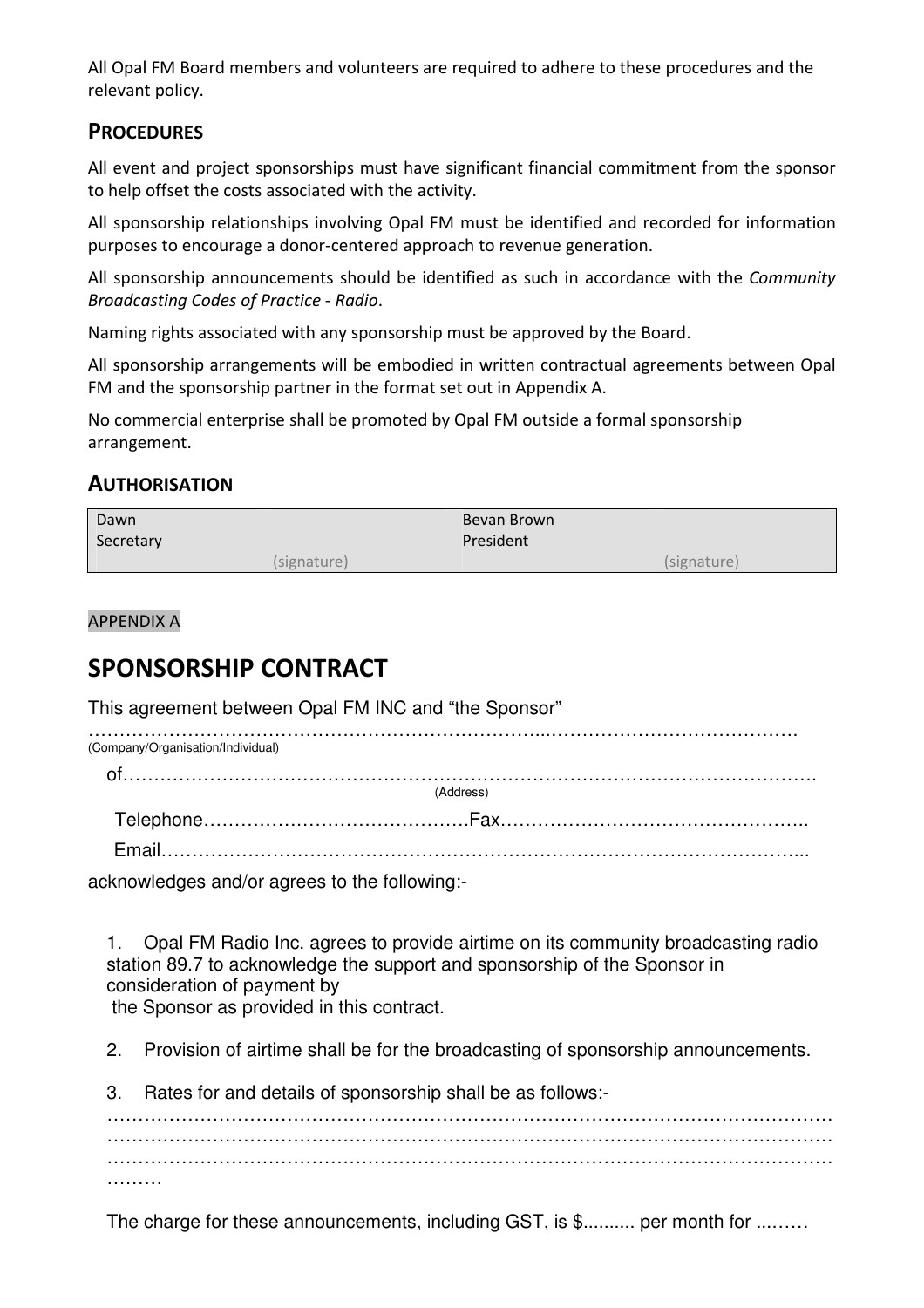months plus a production fee of \$.................. (if applicable) totalling \$.........................

Start Date…………………………… Finish Date……………………………

4. Where the Sponsor elects not to specify a finish date above, the sponsor must notify Opal FM Community Radio Inc. in writing 30 (thirty) days prior to the Sponsor electing to cease their sponsorship, either temporarily or permanently.

5. Due to its status as a non-profit organization, Opal FM Community Radio Inc. **does not** offer credit. The sponsor agrees to pay 1 month's sponsorship plus the production fee (if applicable) prior to their sponsorship announcement being produced.

6. The sponsor agrees to continue paying one month in advance as invoiced unless otherwise arranged.

7. Opal FM Community Radio Inc. will issue invoices via email when an email address has been supplied as part of this contract.

8. Payment is required within 30 days from the issue of monthly invoices. A payment due by date will be shown on each invoice.

9. In the event that payment is not received by the due date shown, the sponsors' sponsorship announcement shall be taken off air until such time that the sponsor makes the appropriate payment plus an additional \$20 overdue account fee.

10. The sponsor shall be responsible for all costs incurred by Opal FM Community Radio Inc in recovering overdue payments.

11. The wording and placement of sponsorship announcements will be subject to Sponsor's approval before material is broadcast.

- 12. Opal FM Community Radio Inc will ensure that sponsorship announcements will comply with the provisions of the Broadcasting Services Act 1992.
- 13. Opal FM Community Radio Inc. agrees to use all reasonable care in the presentation of material supplied by the Sponsor but shall not be responsible for any inadvertent errors or misstatements.

| Signed by:                            | Signed by:                                       |
|---------------------------------------|--------------------------------------------------|
| For and on behalf of the Sponsor      | For and on behalf of Opal FM Community Radio Inc |
| Full Name                             | Full Name                                        |
| Position held in Company/Organisation | Position held in Opal FM Community Radio Inc     |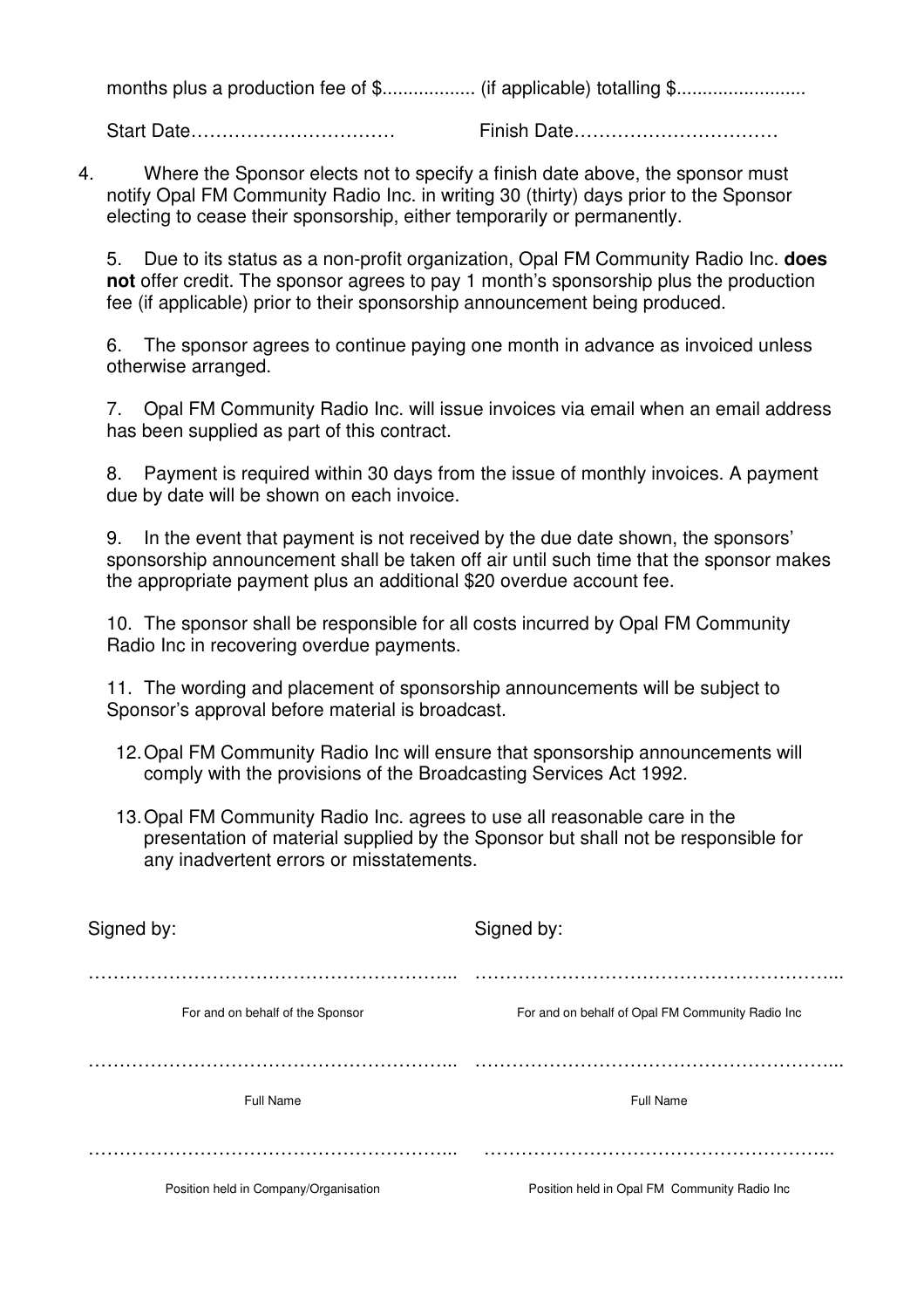# **WORKPLACE HEALTH AND SAFETY POLICY**

| Policy number      | 35               | Version               | 1.0      |
|--------------------|------------------|-----------------------|----------|
| Drafted by         | Flizabeth Waller | Approved by Board on  |          |
| Responsible person | President        | Scheduled review date | 2/1/2022 |

# **INTRODUCTION**

Opal FM Community Radio Inc. is committed to providing a safe, healthy and accident free workplace for all by complying with the relevant workplace health and safety legislation.

### **PURPOSE**

This policy aims to achieve a high standard of workplace health and safety for Opal FM and its volunteers and visitors.

# **POLICY**

Workplace health and safety involves shared responsibilities and teamwork. Consequently, Opal FM is committed to a consultative approach in which all volunteers at all levels of the organisation are responsible for their own and other people's health and safety in the workplace.

Opal FM shall:

- identify hazards, assess risks and implement appropriate controls;
- provide volunteers and visitors with any relevant information; and
- deal with safety and health matters in consultation with volunteers.

Each volunteer is personally responsible and accountable for their health and safety and for reporting any hazards they encounter. Opal FM shall regularly review its policy and procedures to continually improve workplace health and safety.

# **AUTHORISATION**

Secretary **President** (signature) (signature)

# **WORKPLACE HEALTH AND SAFETY PROCEDURES**

| l Procedures number | $05-1$           | Version               |          |
|---------------------|------------------|-----------------------|----------|
| Drafted by          | Elizabeth Waller | Approved by Board on  | 2/1/2022 |
| Responsible person  | President        | Scheduled review date | 2/1/2022 |

# **RESPONSIBILITIES**

The Board shall be responsible for appointing a Workplace Health & Safety (WHS) representative.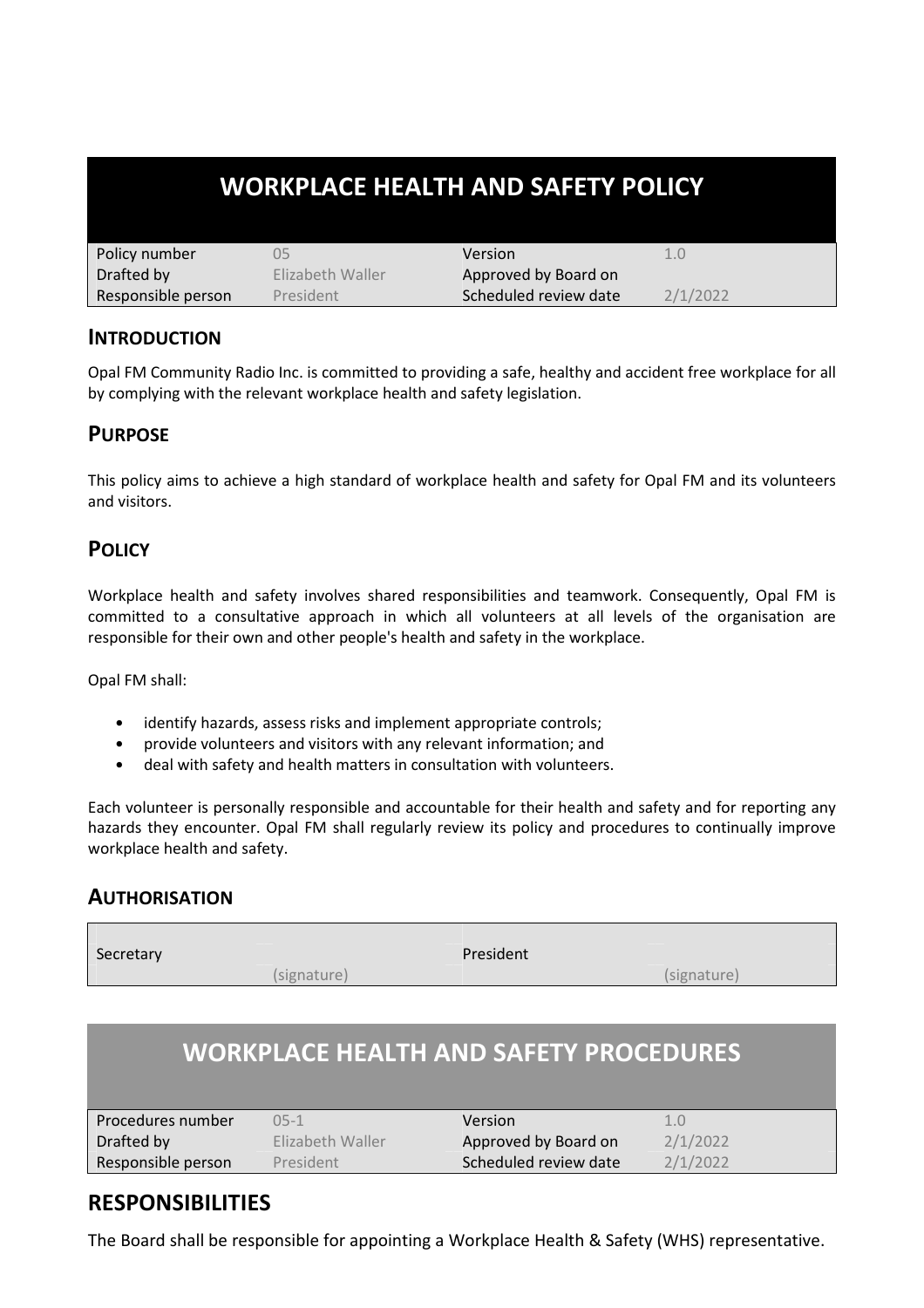The President shall be responsible for forming the WHS Committee with the WHS representative.

# **PROCEDURES**

#### **WHS Representative**

The Board shall appoint a WHS representative from the membership.

#### **WHS Committee**

The WHS Committee shall consist of the President of the Board and the WHS representative.

The WHS Committee shall meet twice annually and at other times as the circumstances require.

The committee shall:-

- receive WHS Hazard or Incident Notification Forms;
- report any of the reported hazards or incidents to the Board; and
- make recommendations to the Board on WHS policy and/or procedures.

# **AUTHORISATION**

| Secretary | President   |             |
|-----------|-------------|-------------|
|           | (signature) | (signature) |

| <b>VOLUNTEER MANAGEMENT POLICY</b> |                  |                       |          |
|------------------------------------|------------------|-----------------------|----------|
| Policy number                      | 06               | Version               | 1.0      |
| Drafted by                         | Elizabeth Waller | Approved by Board on  | 2/1/2019 |
| Responsible person                 | President        | Scheduled review date | 2/1/2022 |

#### **INTRODUCTION**

Opal FM Community Radio Inc relies heavily on the unpaid work of volunteers and values their contribution highly.

# **PURPOSE**

This policy is intended to ensure that volunteers working at Opal FM have work that is safe, significant, fulfilling, and appreciated.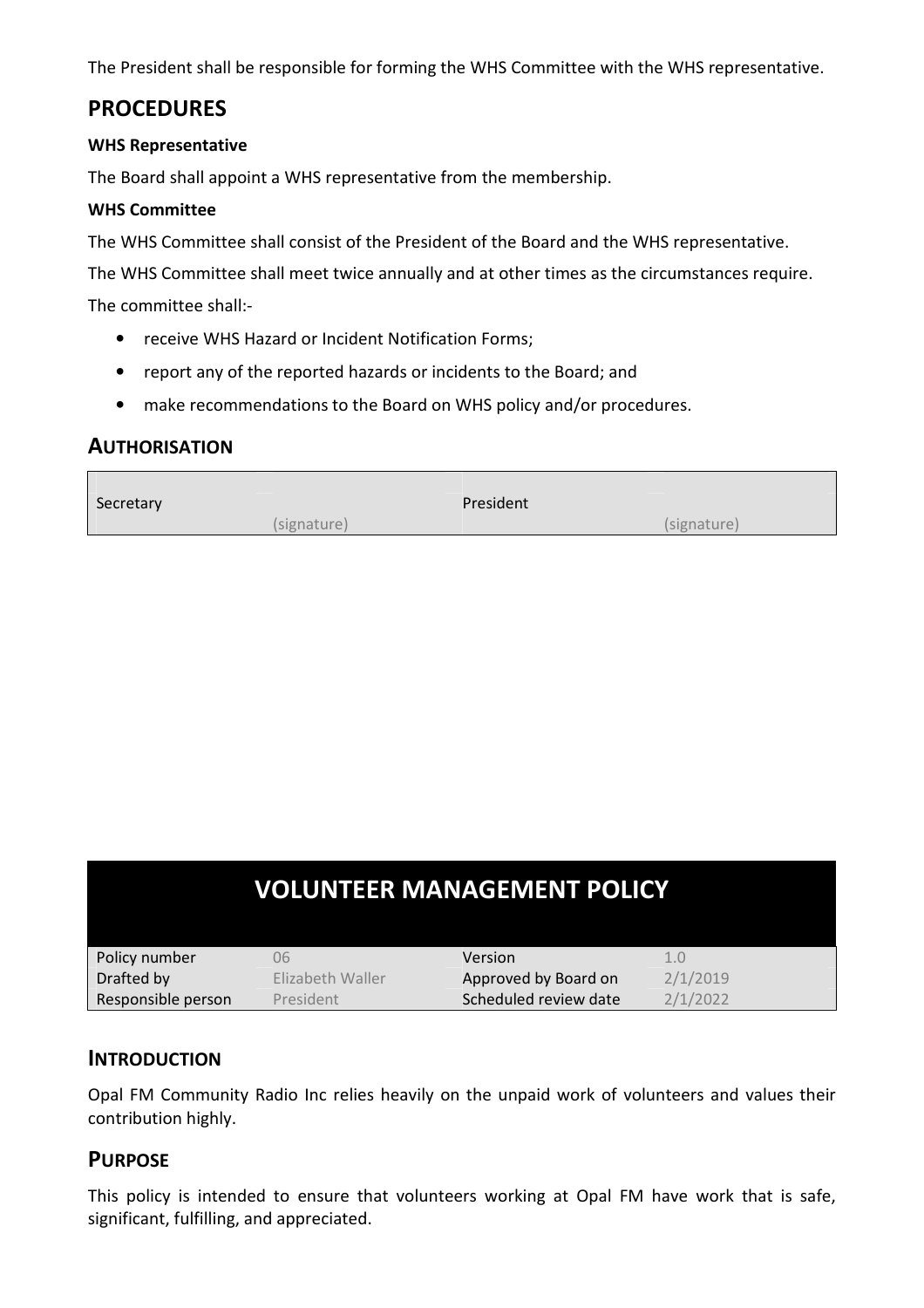# **POLICY**

All volunteers shall be treated with respect and gratitude for their contribution.

Volunteers shall be engaged at the discretion of the Board of management in accordance with the rules of the association.

Volunteers shall carry out duties assigned by the Board of management of Opal FM or one of its Board members.

All volunteers shall, as far as possible,

- be protected from harm; and
- be relieved of liability for acts performed in the discharge of their volunteer functions.

# **AUTHORISATION**

| Secretary | President   |             |
|-----------|-------------|-------------|
|           | (signature) | (signature) |

# **VOLUNTEER MANAGEMENT PROCEDURES**

| l Procedures number | 06-1             | Version               |          |
|---------------------|------------------|-----------------------|----------|
| Drafted by          | Elizabeth Waller | Approved by Board on  | 2/1/2019 |
| Responsible person  | President        | Scheduled review date | 2/1/2022 |

# **RESPONSIBILITIES**

It is the responsibility of the Board of management of DVCR to organize the recruitment, training, and supervision of volunteers.

# **PROCEDURES**

# **Recruitment**

All volunteers are subject to the current Opal FM rules, policies and procedures. Membership of the association is approved by the Board of management upon receipt of the applicable relevant membership fee.

# **Induction**

All volunteers shall be offered appropriate information and training to discharge their functions, and successful completion of this training shall be a condition of carrying out these functions.

# **Supervision**

All volunteers shall, when necessary, receive appropriate supervision in the exercise of their functions.

# **Dispute Resolution**

All volunteers shall be entitled to make a complaint and/or appeal in accordance with the complaint handling procedures set out in Opal FM rules.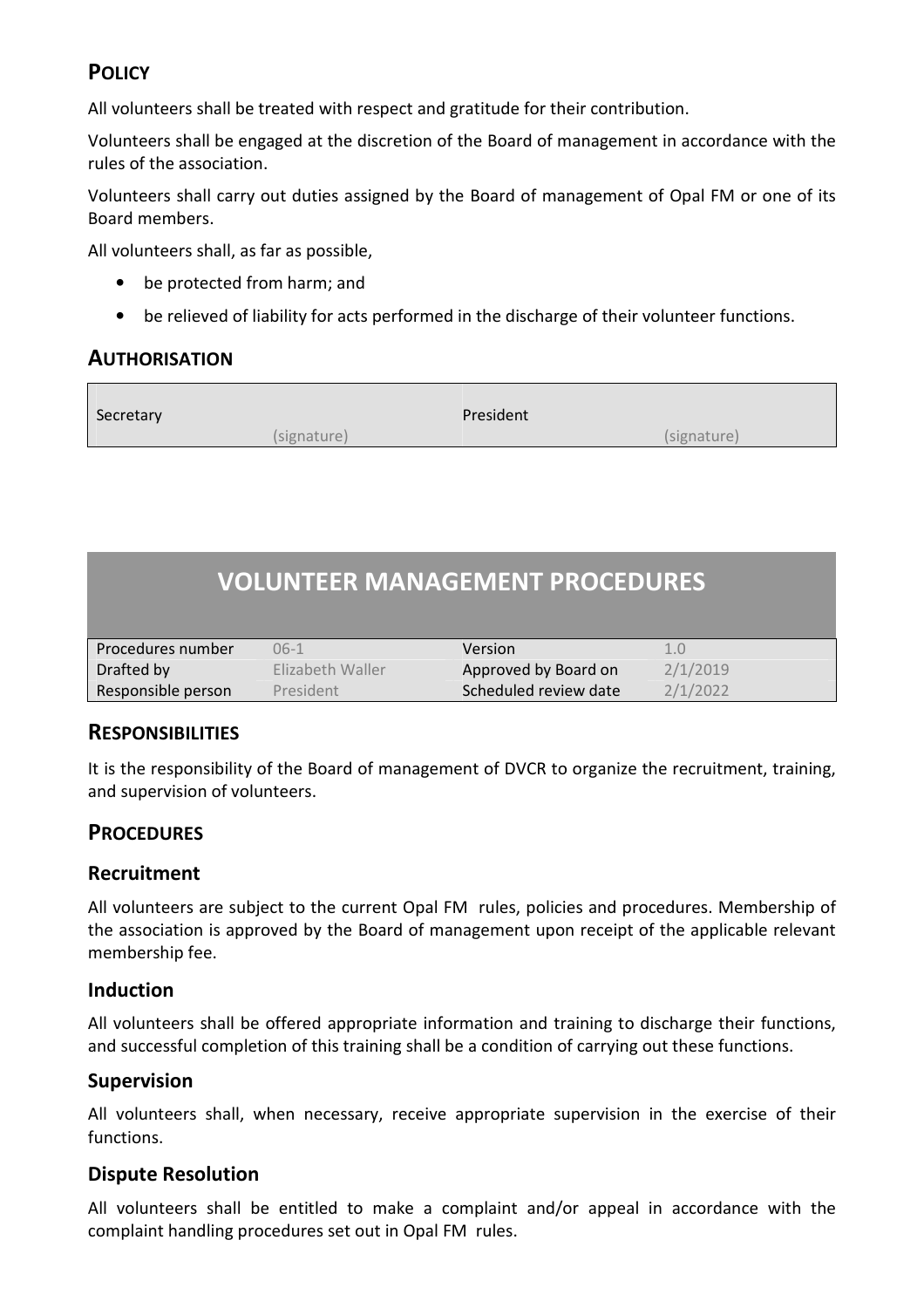# **AUTHORISATION**

| Dawn<br>Secretary |             | Bevan Brown<br>President |             |
|-------------------|-------------|--------------------------|-------------|
|                   | (signature) |                          | (signature) |

|                    |                  | <b>VOLUNTEER INDUCTION POLICY</b> |          |
|--------------------|------------------|-----------------------------------|----------|
| Policy number      |                  | Version                           | 1.0      |
| Drafted by         | Elizabeth Waller | Approved by Board on              | 2/1/2019 |
| Responsible person | President        | Scheduled review date             | 2/1/2022 |

# **INTRODUCTION**

Opal FM Community Radio Inc is committed to inducting all new volunteers into the organisation, in order to ensure that they have a smooth integration into their role and become operationally competent.

The induction program will enable new volunteers to learn about the organisation, its culture and the requirements of their role.

# **PURPOSE**

The purpose of this document is to ensure that new volunteers have a smooth transition into the organisation and their roles.

# **POLICY**

This Policy applies to Board members responsible for conducting Inductions within Opal FM.

All volunteers will be inducted into Opal FM in a manner as described in the procedures that accompany this policy document.

#### **AUTHORISATION**

| Secretary |             | President |             |
|-----------|-------------|-----------|-------------|
|           | (signature) |           | (signature) |

|               |        | <b>VOLUNTEER INDUCTION PROCEDURES</b> |  |
|---------------|--------|---------------------------------------|--|
| Policy number | $07-1$ | Version                               |  |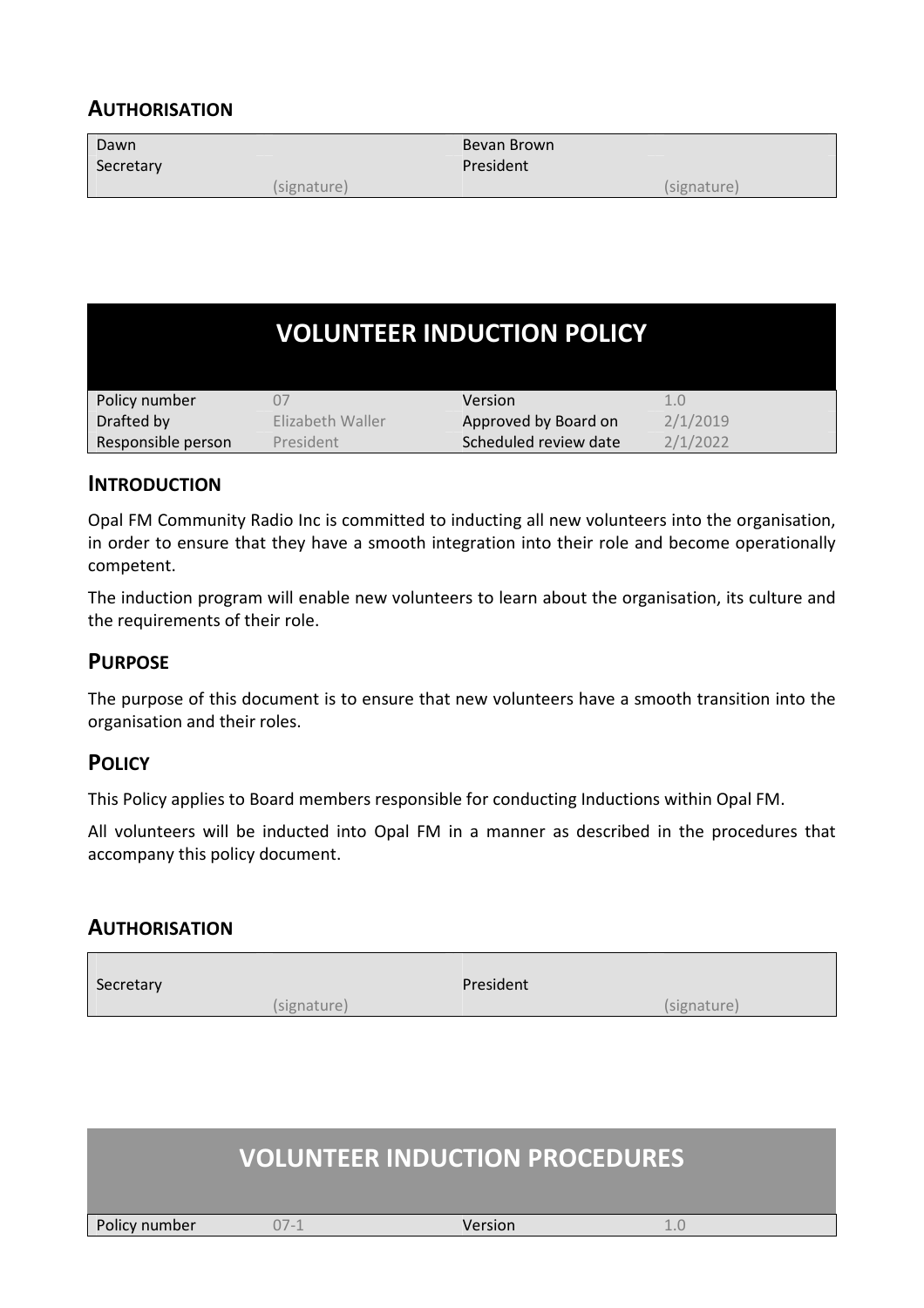| Drafted by         | Elizabeth Waller | Approved by Board on  | 2/1/2019 |
|--------------------|------------------|-----------------------|----------|
| Responsible person | President        | Scheduled review date | 2/1/2022 |

# **RESPONSIBILITIES**

It is the responsibility of the Board to ensure that:

• all new volunteers participate in an induction program.

It is the responsibility of the Board to ensure that:

- An induction kit (electronic or hard copy) is developed, containing relevant documents, including information about Opal FM policies;
- The induction kit is kept up to date with relevant information;
- The quality of the induction process is maintained.

# **PROCEDURES**

The Board must ensure all new volunteers participate in the induction program.

All new volunteers should be provided with all necessary information, such as Workplace Health & Safety requirements, duties to be undertaken, physical layout of the site, policies and procedures, rules etc. This will ensure that volunteers can work safely and represent the organisation effectively.

The Board of management may assign a "mentor" who will help induct the new volunteer. The mentor should provide support, give advice on matters arising, answer questions informally, give practical tips, introduce staff, be involved in giving feedback, etc.

The Board member of "mentor" is responsible for following up the volunteer's induction as indicated on the Induction Checklist (see Appendix A).

# **AUTHORISATION**

| Dawn<br>Secretary |             | Bevan Brown<br>President |             |
|-------------------|-------------|--------------------------|-------------|
|                   | (signature) |                          | (signature) |

#### **APPENDIX A**

# **RECRUITMENT INDUCTION CHECKLIST**

Volunteer Name: **With a set of the UV** of the UV of the UV of the UV of the UV of the UV of the UV of the UV of the UV of the UV of the UV of the UV of the UV of the UV of the UV of the UV of the UV of the UV of the UV of

Date of Commencement: **Example 20** 

Position: \_\_\_\_\_\_\_\_\_\_\_\_\_\_\_\_\_\_\_\_\_\_\_\_\_\_\_\_\_\_\_\_\_\_\_\_\_\_\_\_

# **WELCOME**

Welcome new starter to the organisation.

# **INTRODUCTION**

Provide copies of rules, mission statement and all relevant policies and procedures including Workplace Health and Safety. Provide an overview of the organisation including size and structure.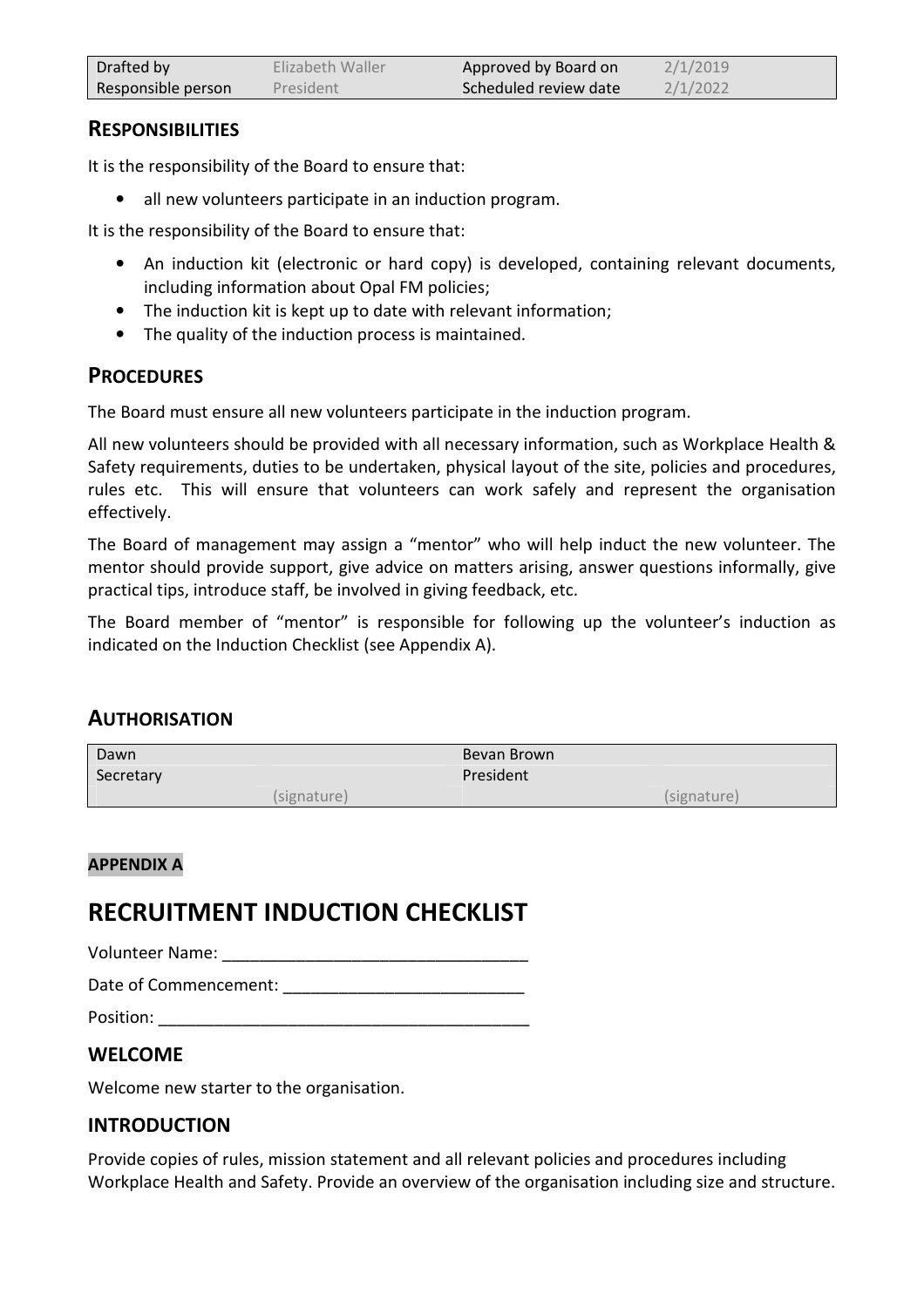#### **WORKPLACE ENVIRONMENT**

Conduct office tour, including:

- o Toilets
- o Tea room/canteen
- o Office and studio
- o First aid facilities
- o Noticeboards

#### **MENTOR**

Assign a person to act as mentor.

Name of Mentor:

# **CONFIRMATION OF COMPLETED INDUCTION**

| Date: |  |
|-------|--|

| <b>REIMBURSEMENT OF EXPENSES POLICY</b> |                  |                       |          |
|-----------------------------------------|------------------|-----------------------|----------|
| Policy number                           | 08               | Version               | 1.0      |
| Drafted by                              | Elizabeth Waller | Approved by Board on  | 2/1/2019 |
| Responsible person                      | President        | Scheduled review date | 2/1/2022 |

# **INTRODUCTION**

Volunteers may on occasion be required to pay out of their own pockets expenses relating to their volunteer activities with Opal FM Community Radio Inc . Under certain circumstances, as outlined in this policy, these may be reimbursed by the organisation.

# **PURPOSE**

The purpose of this policy is to spell out under what circumstances reimbursement of expenses may occur on behalf of Opal FM, and the process for doing so. This policy relates to volunteers acting on authorized Opal FM business.

# **POLICY**

Opal FM will reimburse its volunteers expenses incurred by them on behalf of Oapl FM or in the course of Opal FM business so long as such expenses are:-

(1) Reasonable; and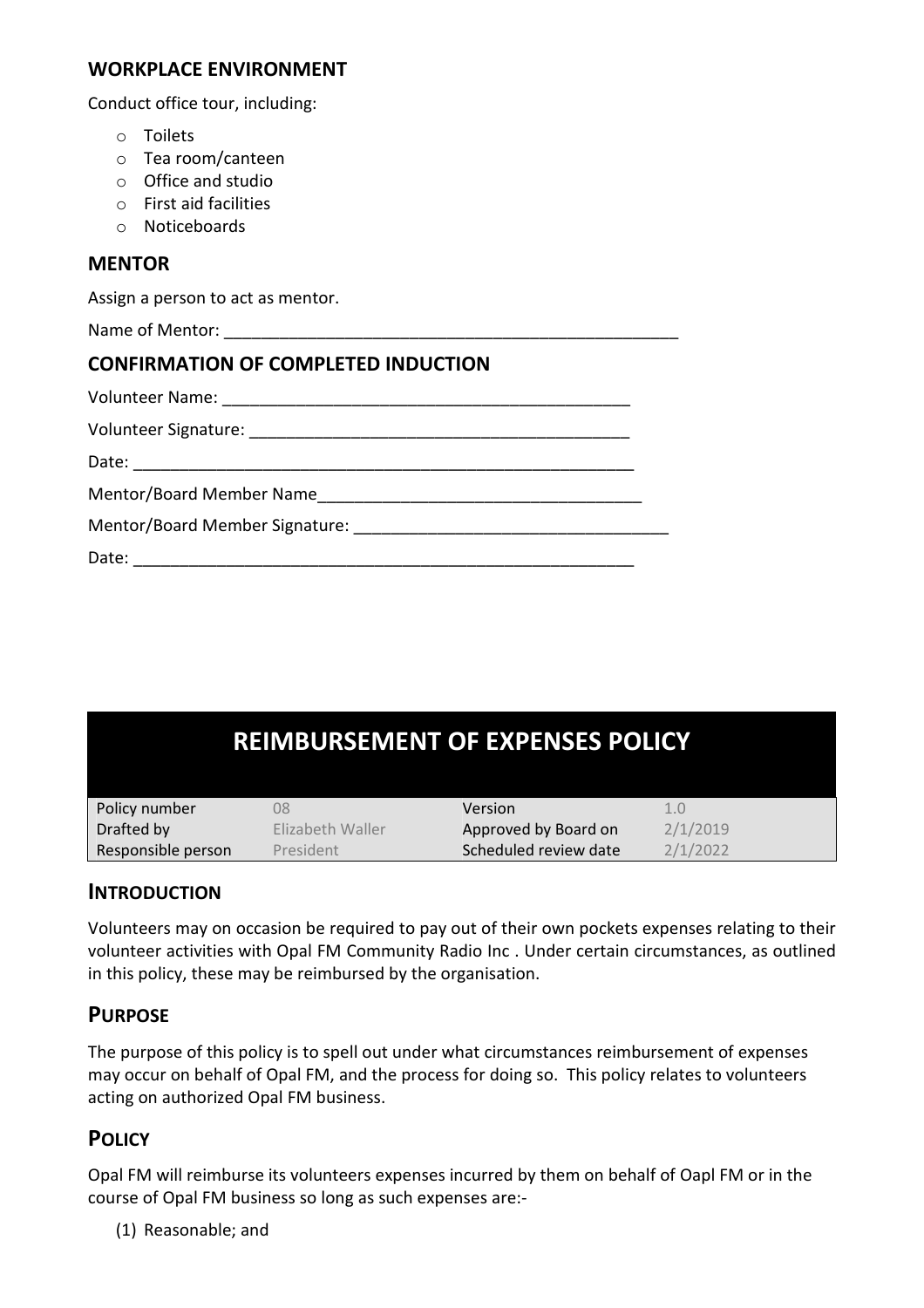#### (2) Authorized.

Reimbursement of reasonable but unauthorized expenses may be made on an *ex gratia* basis at the discretion of the Board in exceptional circumstances only.

Volunteers incurring authorized expenditure must, wherever possible, receive, retain and produce a tax invoice as evidence of such expenditure.

# **AUTHORISATION**

| Secretary | President   |             |
|-----------|-------------|-------------|
|           | (signature) | (signature) |

# **REIMBURSEMENT PROCEDURES**

| Procedures number  | $08-1$           | Version               | 1.0      |
|--------------------|------------------|-----------------------|----------|
| Drafted by         | Elizabeth Waller | Approved by Board on  | 2/1/2019 |
| Responsible person | President        | Scheduled review date | 2/1/2022 |

# **RESPONSIBILITIES**

It is the responsibility of the Board to ensure that:

- Volunteers are aware of this policy;
- Any breaches of this policy coming to the attention of management are dealt with appropriately.

It is the responsibility of all volunteers to ensure that their requests for reimbursement conform to this policy.

# **PROCEDURES**

#### **Prohibited reimbursements**

Opal FM will not reimburse volunteers for

- Unauthorized expenses;
- expenses claimed by an employee as a tax deduction;
- expenses normally recoverable from a third party; and/or
- expenses that are not incurred for business purposes.

#### **Travel expenses**

- Employees and volunteers may be reimbursed for the most direct and economical mode of travel available, considering all of the circumstances.
- Use of an employee or volunteer's own vehicle for work-related travel may be reimbursed by way of an all-inclusive mileage allowance, as shall be determined by the organisation from time to time.

#### **Accommodation expenses**

- Employees and volunteers may be reimbursed for moderate accommodation expenses, considering all of the circumstances.
- Employees and volunteers will not be reimbursed for items of a personal nature charged to a hotel account.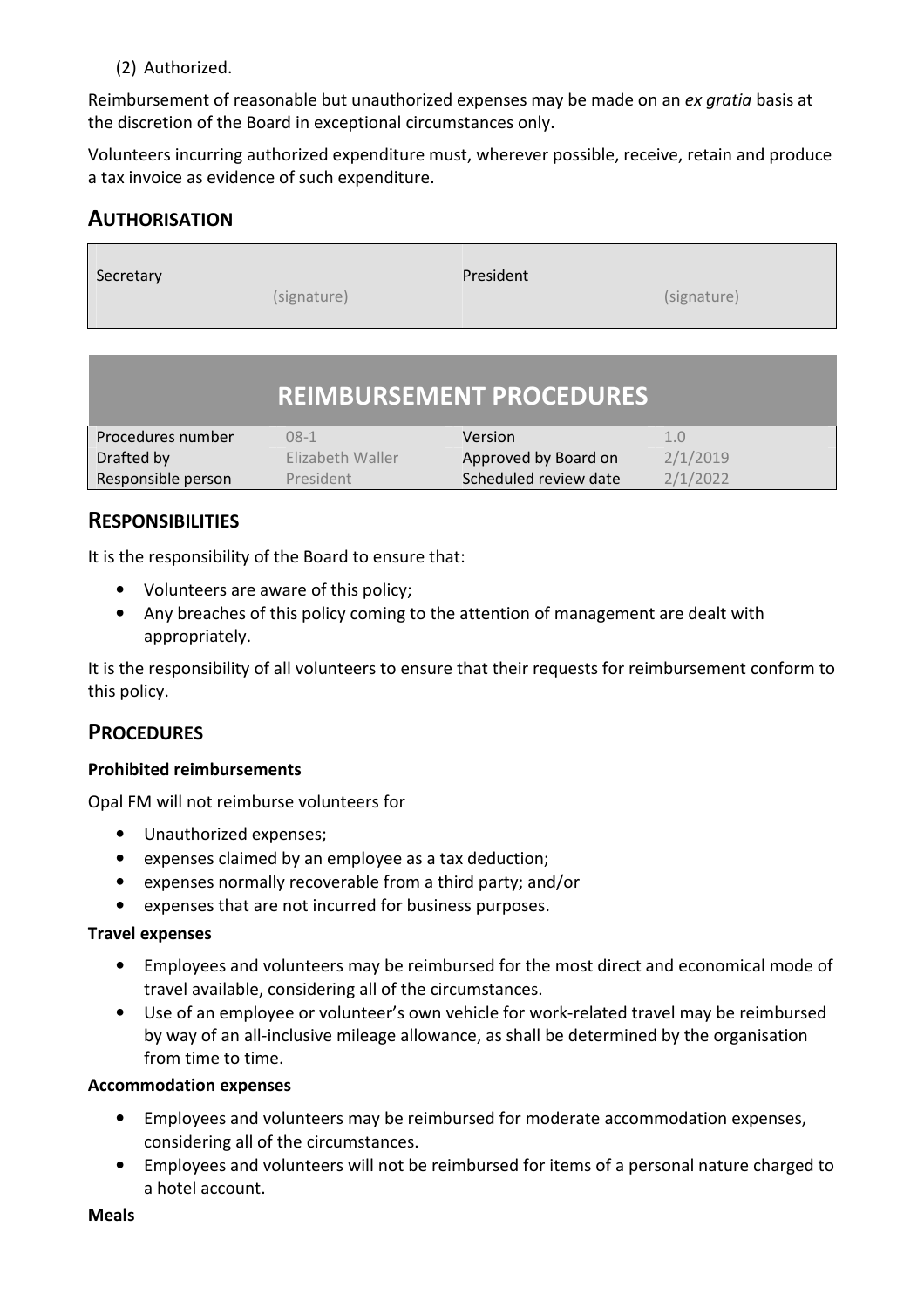• Employees and volunteers may be reimbursed for reasonable and appropriate meal expenses actually incurred while on Opal FM business.

#### **Approval**

Board members are authorized to approve expenses to the amount of no more than \$50. Expenditure above this level must have approval from a chorus (4) of Board members. Volunteers must seek Board member approval prior to incurring such expenditure in order for it be authorized.

Volunteers incurring authorized expenditure must submit requests for reimbursement to a Board member. Amounts of less than \$50 may be reimbursed from petty cash. All other amounts must be submitted to the Treasurer for reimbursement by direct debit or cheque. A tax invoice must, wherever possible, be retained as evidence of such expenditure.

Claims that have not been authorized or supported by adequate documentation will be returned to the claimant and the reasons will be given for not processing the claim.

# **AUTHORISATION**

| Secretary |             | President |             |
|-----------|-------------|-----------|-------------|
|           | (signature) |           | (signature) |

| <b>BOARD FUNDRAISING POLICY</b> |                  |                       |          |
|---------------------------------|------------------|-----------------------|----------|
| Policy number                   | Ŋ9               | Version               | 1.0      |
| Drafted by                      | Flizabeth Waller | Approved by Board on  | 2/1/2019 |
| Responsible person              | President        | Scheduled review date | 2/1/2022 |

# **INTRODUCTION**

Board members have the responsibility of ensuring the survival and continuation of Opal FM Community Radio Inc. This includes responsibility for ensuring funding is available to support the activities of the organisation.

While the Board may delegate many of the operations of fundraising to other parts of the organisation, the Board retains the responsibility for inspiring other fundraisers, demonstrating the perceived importance of fundraising to the organisation, and demonstrating their leadership in this area. To achieve this, each member of the Board must individually accept their key role in the fundraising process.

Board members should show leadership in fundraising by personally participating wherever possible.

# **PURPOSE**

This policy makes explicit the understanding that members of the Board will be asked to contribute to the fundraising activities of.

# **POLICY**

Board members will be requested to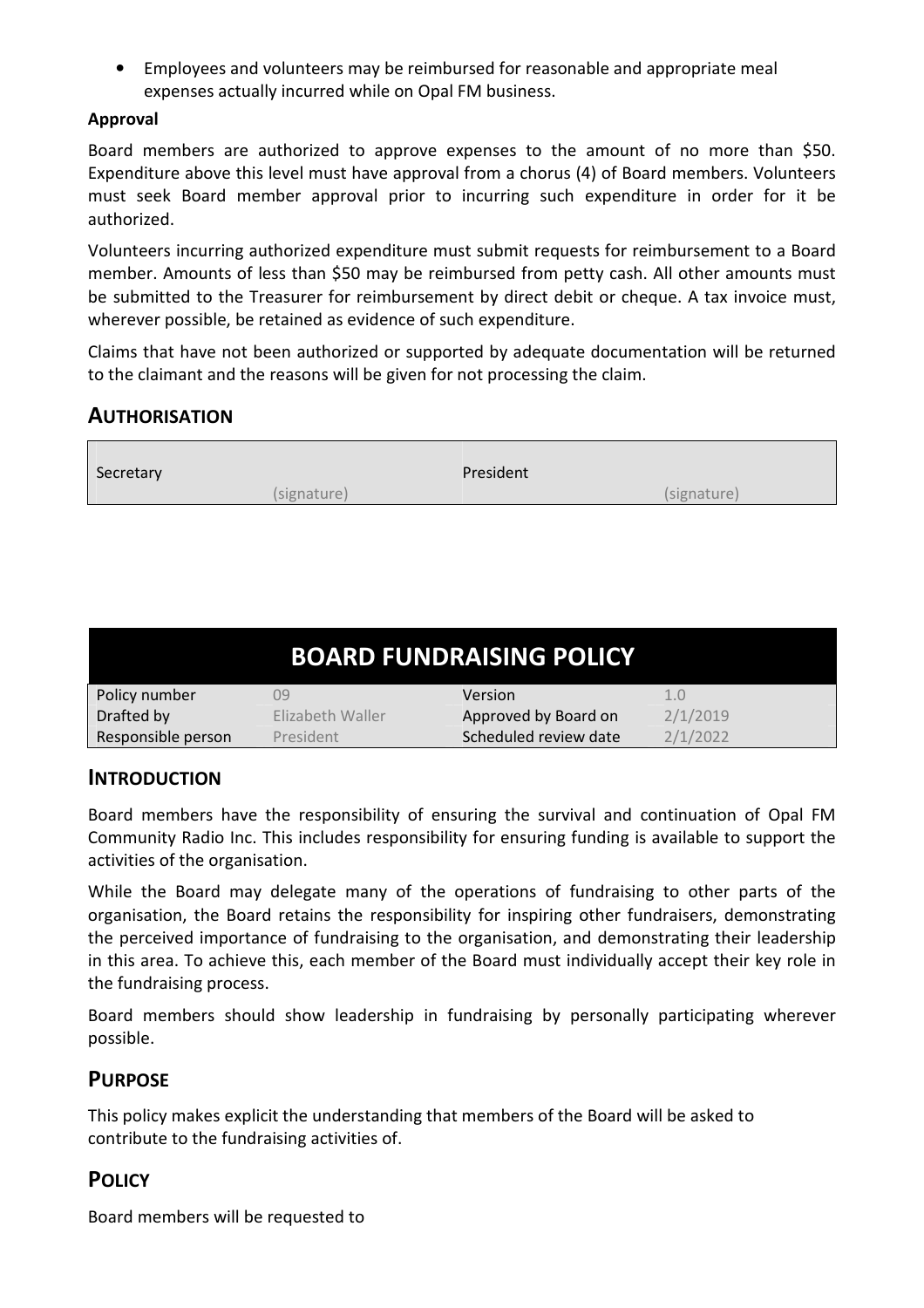- contribute to the short-term and long-term financial planning of Opal FM
- support the fundraising efforts of other parts of the organisation;
- support special events run by Opal FM to raise money or generate contacts;
- where possible, supply Opal FM with names of prospective individual and corporate donors;
- where requested, approach individual or corporate prospects to ask for donations on behalf of Opal FM , or sign letters to these prospects.

# **AUTHORISATION**

| Secretary |             | President |             |
|-----------|-------------|-----------|-------------|
|           | (signature) |           | (signature) |

| <b>ANTI-DISCRIMINATION &amp; HARASSMENT POLICY</b> |                  |                       |          |
|----------------------------------------------------|------------------|-----------------------|----------|
| Policy number                                      | 10               | Version               | 1.0      |
| Drafted by                                         | Elizabeth Waller | Approved by Board on  | 2/1/2019 |
| Responsible person                                 | President        | Scheduled review date | 2/1/2022 |

# **INTRODUCTION**

Opal FM Community Radio Inc is committed to providing an environment free from discrimination and harassment for all members, volunteers, and the community in which it operates.

Opal FM will not tolerate discrimination or harassment under any circumstances and will take appropriate disciplinary action against any member or volunteer who engages in this behavior.

# **PURPOSE**

With this policy Opal FM aims to:

- Create an environment which is free from discrimination and harassment and where all members, volunteers and community members are treated with dignity, courtesy and respect;
- Implement training and awareness raising strategies to ensure that all members know their rights and responsibilities;
- Provide an effective procedure for complaints based on the principles of natural justice;
- Treat all complaints in a sensitive, fair, timely and confidential manner;
- Guarantee protection from any victimization or reprisals;
- Encourage the reporting of behavior which breaches the anti-discrimination and harassment policy; and
- Promote appropriate standards of conduct at all times.

# **POLICY**

The Board of Management has the primary role for ensuring that volunteers, members and visitors are not harassed or discriminated against on the premises, on-air or in other public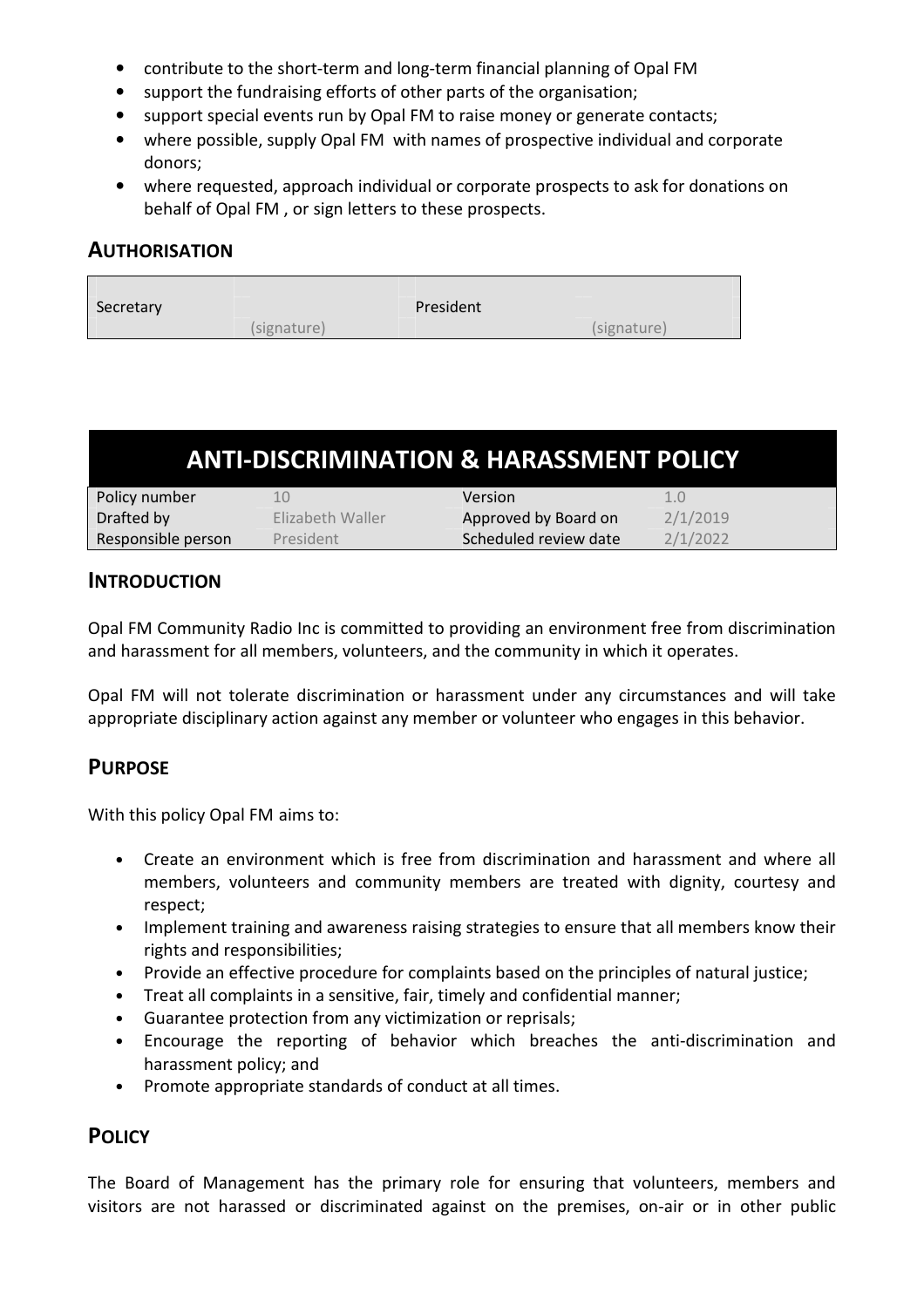forums. This includes promotion of the anti-discrimination and harassment policy as well as modelling the appropriate behaviors.

All members, on-air presenters, volunteers and visitors are responsible for their own behavior. In particular, they are responsible for not participating in discriminatory or harassing behavior in connection with their involvement with Opal FM.

Discrimination and harassment occur when a person is discriminated against or harassed in certain areas of public life. Under federal and state legislation, unlawful discrimination occurs when someone, or a group of people, is treated less favourably than another person or group because of their:

- age
- breastfeeding
- disability
- family responsibilities
- gender/sex
- industrial activity
- irrelevant criminal record
- irrelevant medical record
- lawful sexual activity
- marital status
- relationship status
- parental status
- political activity
- political belief or affiliation
- pregnancy
- race
- religious activity
- religious belief or affiliation
- sexual orientation
- association with a person who has, or is believed to have, any of these attributes or identities

Discrimination can occur in:

- deciding who receives training and what sort of training is offered;
- providing opportunities to present on-air programs; and
- providing opportunities to participate in activities such as sub-committees.

Unlawful harassment occurs when someone is made to feel intimidated, insulted or humiliated because they have one of the attributes listed above. It can also happen if someone is working in a 'hostile' – or intimidating – environment.

Harassment can include behavior such as:

- telling insulting jokes about particular racial groups or people with a particular sexual orientation;
- sending explicit or sexually suggestive emails;
- displaying offensive or pornographic posters or screen savers;
- making derogatory comments or taunts about someone's race or religion; and
- asking intrusive questions about someone's personal life.

This behaviour is harassment whether it occurs: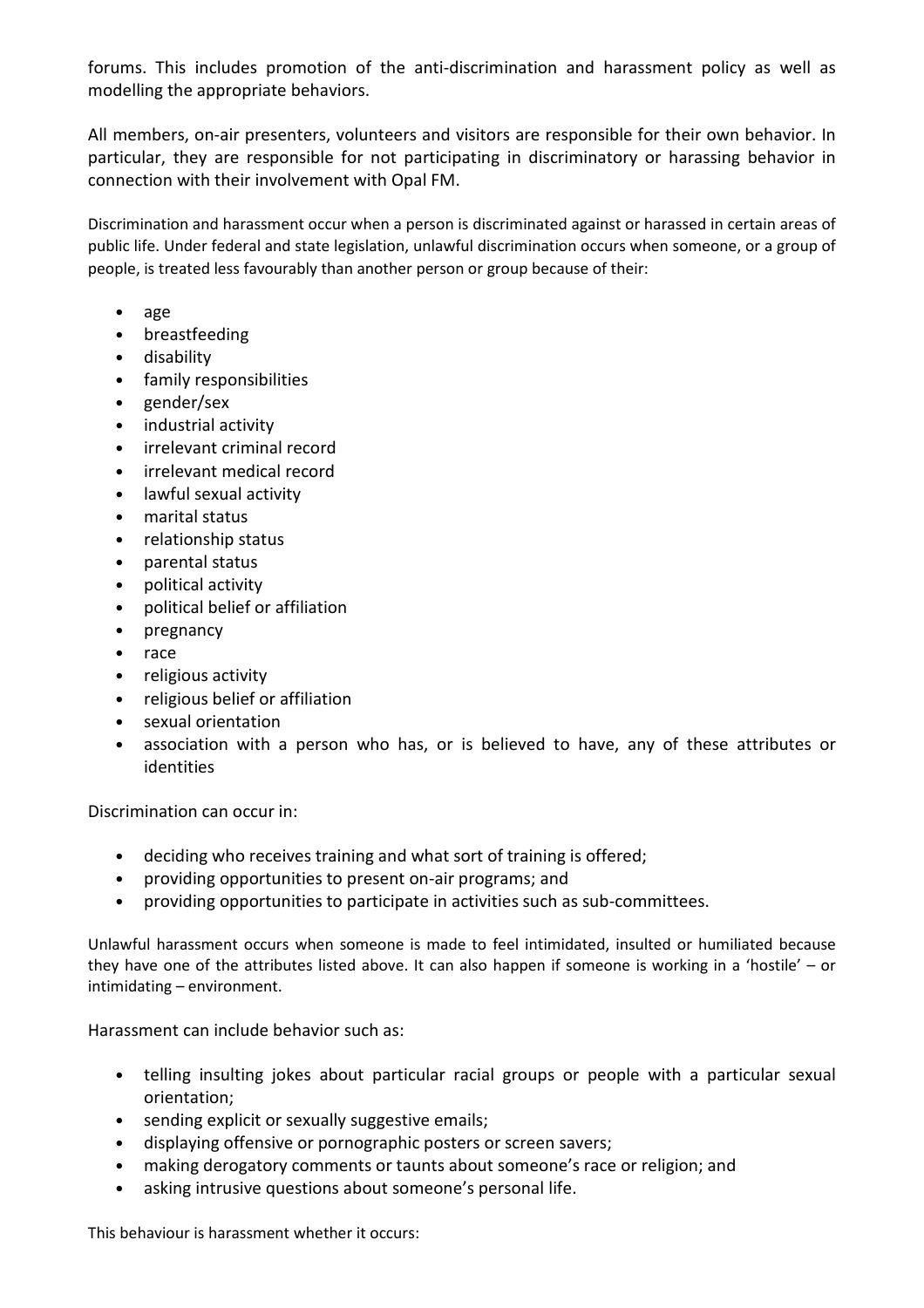- on a one-to-one basis; or
- on-air; or
- in public, including online (e.g. social networking sites such as Facebook).

Consequences for engaging in unlawful discrimination or harassment may include:

- being required to take steps to rectify the discrimination or harassment;
- being required to make an apology;
- suspension or cancellation of on-air activities (including sponsorship announcements);
- removal from office (if a board member);
- suspension or cancellation of membership of Opal FM; and/or
- being banned from Opal FM premises.

# **AUTHORISATION**

| Secretary |             | President |             |
|-----------|-------------|-----------|-------------|
|           | (signature) |           | (signature) |
|           |             |           |             |

# **ANTI-DISCRIMINATION & HARASSMENT PROCEDURES**

| Procedures number  | $10 - 1$         | Version                 | 1.0 |
|--------------------|------------------|-------------------------|-----|
| Drafted by         | Elizabeth Waller | Approved by<br>Board on |     |
|                    |                  | 2/1/2019                |     |
| Responsible person | President        | Scheduled<br>review     |     |
|                    |                  | 2/1/2022                |     |

# **RESPONSIBILITIES**

It is the responsibility of all volunteers to ensure that they do not participate in discriminatory or harassing behavior in connection with their involvement with Opal FM

# **PROCEDURES**

(Document not complete!)

| <b>PRESENTER POLICY</b> |                  |                       |          |
|-------------------------|------------------|-----------------------|----------|
| Policy number           |                  | Version               | 1.0      |
| Drafted by              | Elizabeth Waller | Approved by Board on  | 2/1/2019 |
| Responsible party       | <b>Board</b>     | Scheduled review date | 2/1/2022 |

#### **INTRODUCTION**

The Board of Management of Opal FM Community Radio INC considers the presenters to be the public face of the station. As such presenters need to be mindful of how they present both their programs and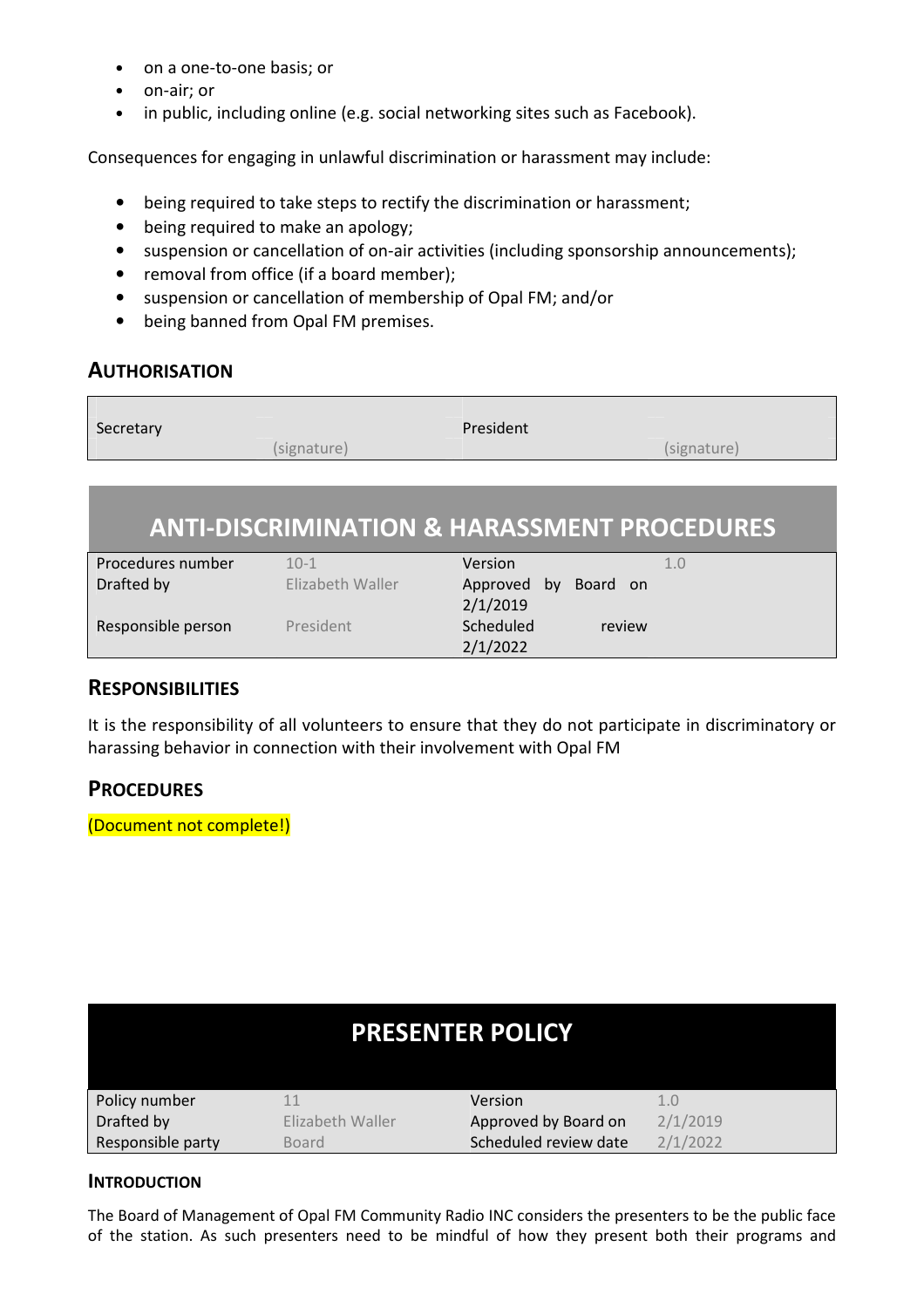themselve's to the listening audience, their fellow volunteers and the general public and to consider how their words, actions and activities reflect upon the organisation as a whole.

#### **PURPOSE**

This policy encourages our presenters to engage with our listeners, other volunteers, and the general public with honesty, integrity and professionalism at all times.

#### **POLICY**

Presenters are expected to :-

- Treat the general public and each other with courtesy, respect and honesty and to behave ethically and professionally when interacting with others in all aspects of their role, both on-air and off-air;
- Comply with the requirements of the *Community Broadcasting Codes of Practice Radio* and the *Broadcasting Services Act 1992*; and
- Adhere to and comply with all Opal FM policies, procedures and guidelines.

#### **RESPONSIBILITIES**

It is the responsibility of the Board to ensure that presenters are aware of this policy and its associated procedures and for presenters to comply with them.

#### **AUTHORISATION**

| Secretary   | President   |
|-------------|-------------|
| (signature) | (signature) |

# **PRESENTER PROCEDURES**

| Procedure number  | $11 - 1$         | <b>Version</b>        |          |
|-------------------|------------------|-----------------------|----------|
| Drafted by        | Elizabeth Waller | Approved by Board on  | 2/1/2019 |
| Responsible party | <b>President</b> | Scheduled review date | 2/1/2022 |

#### **LISTENER INTERACTION**

#### **Listener Complaints and Feedback**

When receiving a phone call from listeners providing feedback or a complaint presenter are expected to remain polite at all times. Actively listen to what the caller is complaining about or providing feedback on and where possible take notes. Presenters should ask clarifying questions in order to be able to obtain as much information as possible.

Regardless of the call's content presenters should: -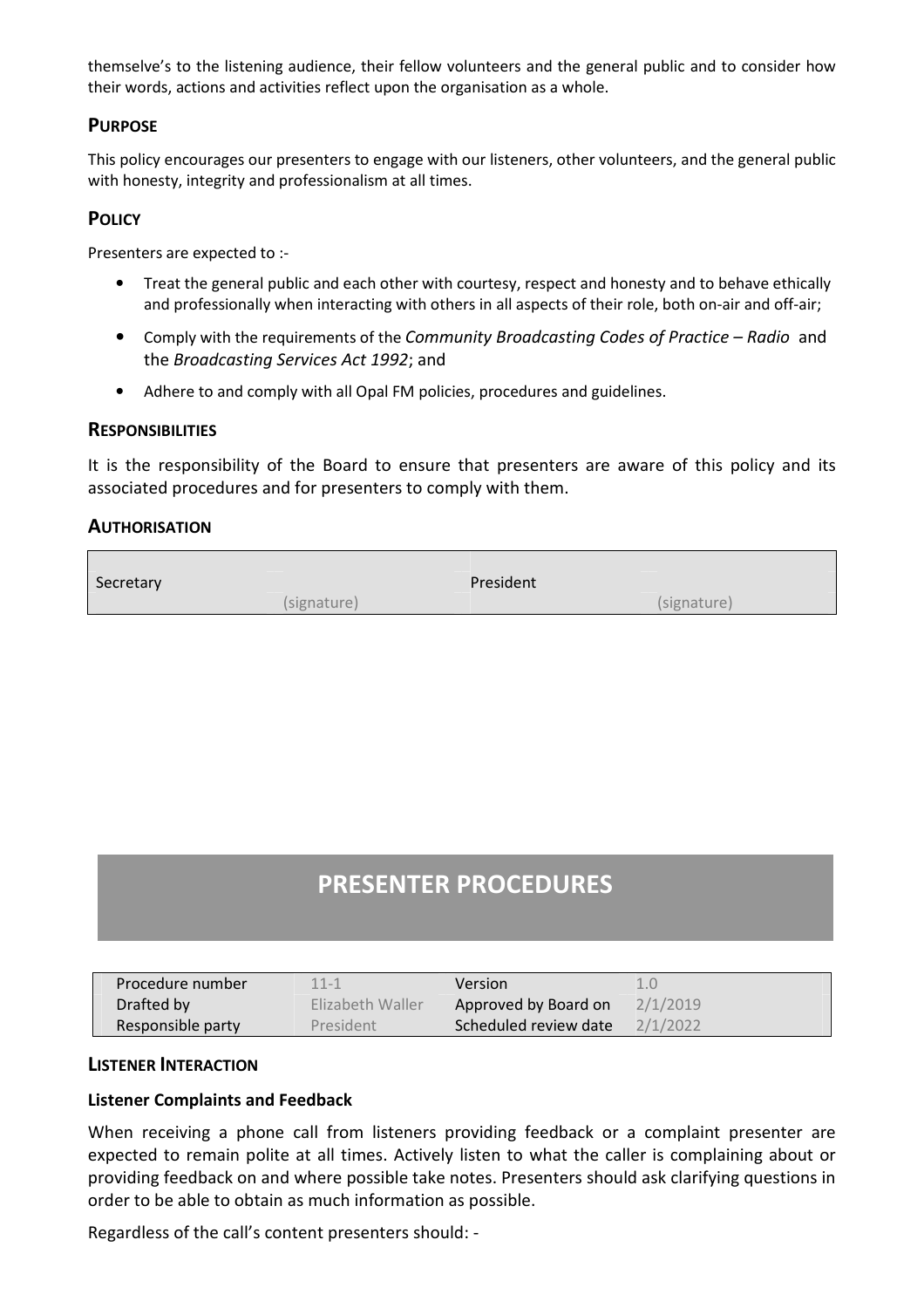- thank the caller for raising awareness of the issue or problem;
- advise the caller that their feedback is appreciated;
- thank caller for listening to the station; and
- advise caller to put any complaint in writing to the station's postal address as below.

Opal FM Community Radio Inc

PO Box 1737 Lightning Ridge NSW 2834

Presenters should provide details of any complaint to the Station Manager or another Board member within three business days. At no time are presenters required to address complaints as this responsibility sits with the Board of Management.

### **Listener Requests**

From time to time listeners may call the station to request a song. If a presenter handles requests on their program they are welcome to do so, but it is suggested that they consider not putting them to air immediately. This affords presenters the opportunity to play other content to the listener while waiting to hear their request. Presenters may also acknowledge the person making the request on-air but should not disclose caller surnames or address details.

If the presenter does not wish to play a request during their program for whatever reason the caller should be:-

- thanked for their call:
- be provided with a brief explanation of why their request will not be played;
- asked for an alternative request if the song is unavailable or unsuitable;
- advised of which programs usually feature requests; and/or
- advised that their request has been passed on to the presenter of the next on-air program.

# **Competitions and Prizes**

DVCR actively discourages the use of prize-driven competitions as a method of enticing listeners and would prefer presenters to attract an audience through creative and original program content, word of mouth, the use of social media and other authorized promotional activities.

There are several reasons for this position including: -

- the difficulties in sourcing worthwhile prizes;
- the potential conflict with the station's sponsorship agreements and/or policy;
- the logistics and costs associated with getting the prizes to the winners; and
- the connotations of participating in promotional activities that are commonly used in the commercial radio sector.

However, presenters may seek approval from the Board to run an on-air competition with prizes. The Board will examine these requests on a case-by-case basis. The Board will then decide whether a competition is to proceed after careful consideration of the associated policy and procedures. Individual presenters are not to approach sponsors for prizes.

# **Social Media**

The Board encourages the use of social media by presenters to interact with the listening public. However, when using social media, such as Facebook or Twitter, presenters are requested to be mindful of who will be reading their posts or tweets. Consideration needs to be given to the differences between a public page or forum and one set up for use only by Opal FM volunteers and to act accordingly. e.g. The Facebook group *89.7 FM – Opal FM* is a public page able to be read by any member of the group including members of the public. The *89.7 Opal FM – Admin* page is only read by Opal FM members.

Although the *Community Broadcasting Codes of Practice - Radio* do not apply to the use of social media the Board prefers to send a consistent message regarding the promotion of commercial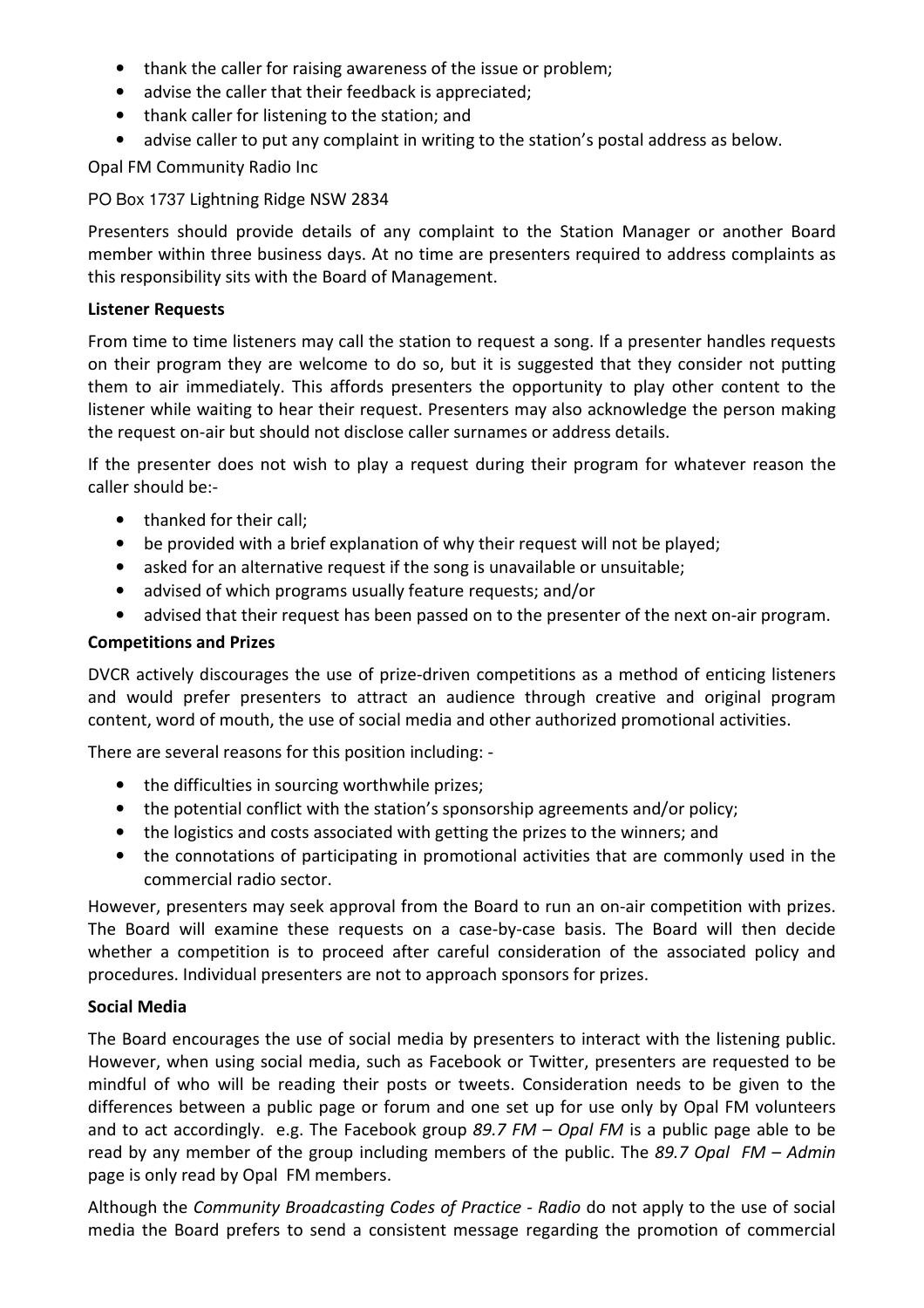enterprises. As such it is preferred that presenters do not share or post links to, or in any way promote, a commercial business. e.g. It is acceptable to provide basic information about a band's new tour or album but not advise or provide a link about where their music or concert tickets can be purchased.

If a presenter decides to have a Facebook page to promote their program then it should be titled using the following format, Opal FM – Program Name. It is also preferred that the Station Manager or another Board member is made an administrator of the page.

### **AUTHORISATION**

| Secretary   | President   |
|-------------|-------------|
| (signature) | (signature) |

|                   |                  | <b>PRESENTER PROCEDURES</b> |          |
|-------------------|------------------|-----------------------------|----------|
| Procedure number  | $11-2$           | Version                     | 1.0      |
| Drafted by        | Elizabeth Waller | Approved by Board on        | 2/1/2019 |
| Responsible party | President        | Scheduled review date       | 2/1/2022 |

# **PROGRAMMING**

#### **Sponsorship Announcements**

The Station Manager has determined the number of sponsorship announcements per sponsor in accordance with their contract with Opal FM. Additionally there are mandatory limits to how many sponsorship announcements can be played each hour. Consequently, scheduled sponsorship announcements are to :-

- be played in the hour in which they have been programmed by the Station Manager;
- are not be played in a block but rather spaced throughout the hour;
- are not to be deleted from the playlist; and
- additional sponsorship announcements are not to be added.

In accordance with the contractual arrangements with our sponsors and the Opal FM Sponsorship Policy, presenters are advised to not make additional comments on, or add their own personal recommendations concerning a sponsor, at the conclusion of a sponsorship announcement or at any other time. All scheduled sponsorship announcements shall be pre-recorded.

#### **Community Service Announcements**

There are no formal restrictions on community service announcements (CSAs). As such presenters may add additional CSAs to their playlists and/or read them off the cards provided. Presenters are reminded to be considerate of their audience when choosing how many to play. As with other announcements it is also preferred that they are not played in a block but spaced throughout an hour.

#### **Offensive Language and Inappropriate Content**

The *Community Broadcasting Codes of Practice – Radio* require broadcasters to consider their audience at all times and in particular when broadcasting material that contains language that some people may consider offensive. As such Opal FM requires that: -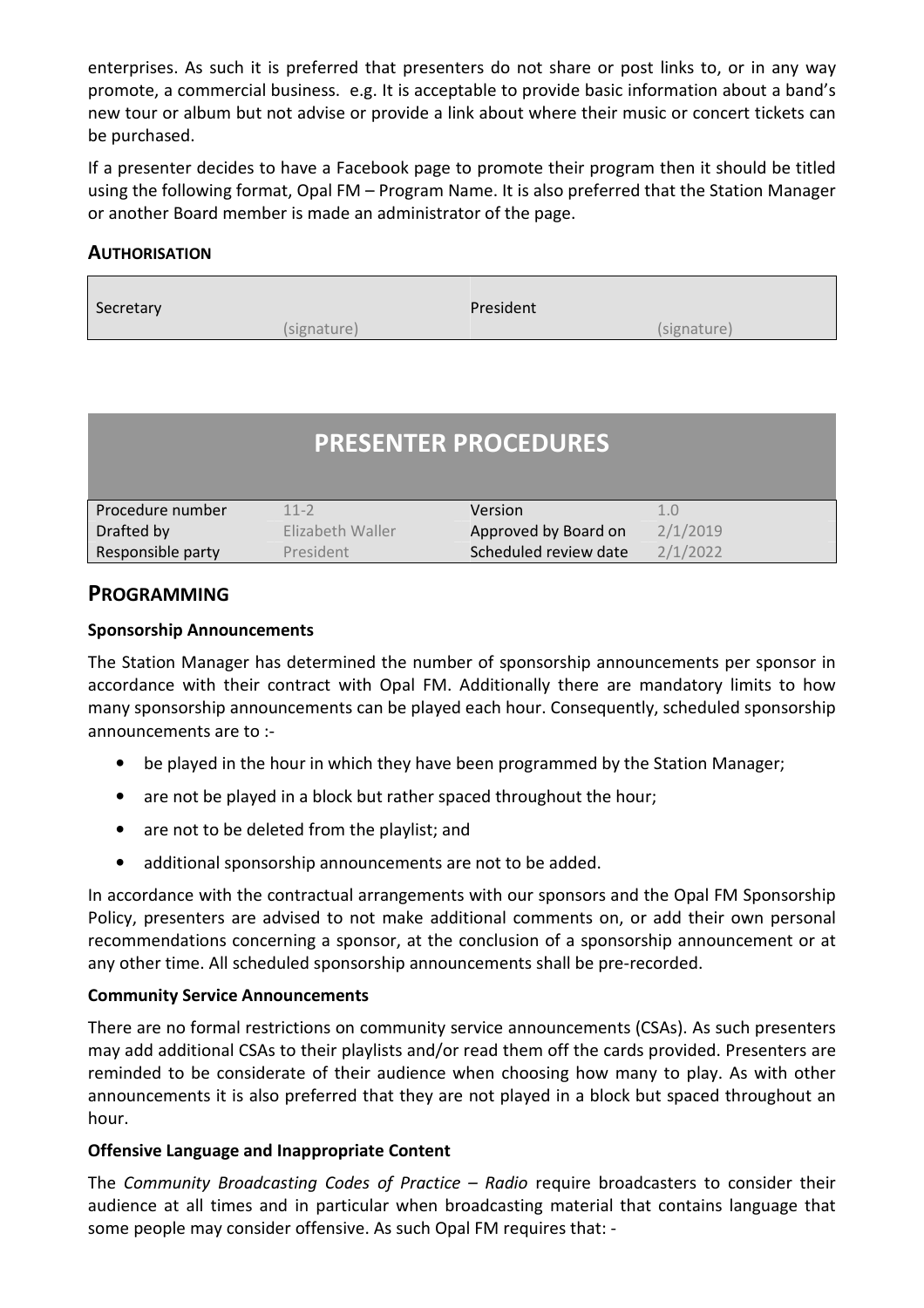- presenters do not use offensive language themselves at any time;
- no content containing offensive language is broadcast between the hours of 5:30am and 8:30pm; and
- if content containing offensive language is to be played outside of these times then a suitable warning is to be given beforehand.

If a presenter inadvertently plays content containing offensive language between the hours of 5:30am and 8:30pm then: -

- the song/track should be stopped; and
- the error acknowledged, and an apology given on-air.

Presenters are reminded that they should not broadcast material that is likely to stereotype, incite, vilify, or perpetuate hatred against, or attempt to demean any person or group, on the basis of ethnicity, nationality, race, language, gender, sexuality, religion, age, physical or mental ability, occupation, cultural belief or political affiliation. Material should also not be broadcast that may incite or encourage violence, mislead or alarm listeners, present illegal drug use or the misuse of tobacco or alcohol as desirable, or present suicide as a solution to life problems.

More information on these requirements can be found in *Code 3* of the *Community Broadcasting Codes of Practice – Radio*.

#### **Australian Content**

Presenters need to be mindful of the requirement that of all music programming community radio stations need to broadcast a minimum of 25% Australian music. TYGA aims to keep this ratio above 30% but acknowledges that certain genre-specific programs may not be able to meet those requirements.

#### **AUTHORISATION**

| President<br>(signature)                | (signature)                                         |  |  |  |
|-----------------------------------------|-----------------------------------------------------|--|--|--|
| <b>PRESENTER PROCEDURES</b>             |                                                     |  |  |  |
| Version<br>$11 - 3$<br>Elizabeth Waller | 1.0<br>1/2/2019<br>Approved by Board on<br>2/1/2022 |  |  |  |
|                                         | Scheduled review date<br>President                  |  |  |  |

#### **GENERAL ADMINISTRATION**

#### **Absences**

The Board of Management accepts that presenters may be unable to present their programs from time to time. In these instances, it is the responsibility of the presenter to inform the Station Manager with as much notice as possible. If the Station Manager is unable to be contacted, then presenters should ensure they contact another Board member. Although presenters may have made arrangements for another presenter to fill their slot, final approval of these arrangements' rests with the Station Manager.

Presenters are also expected to be on time to undertake their program during their allocated timeslot.